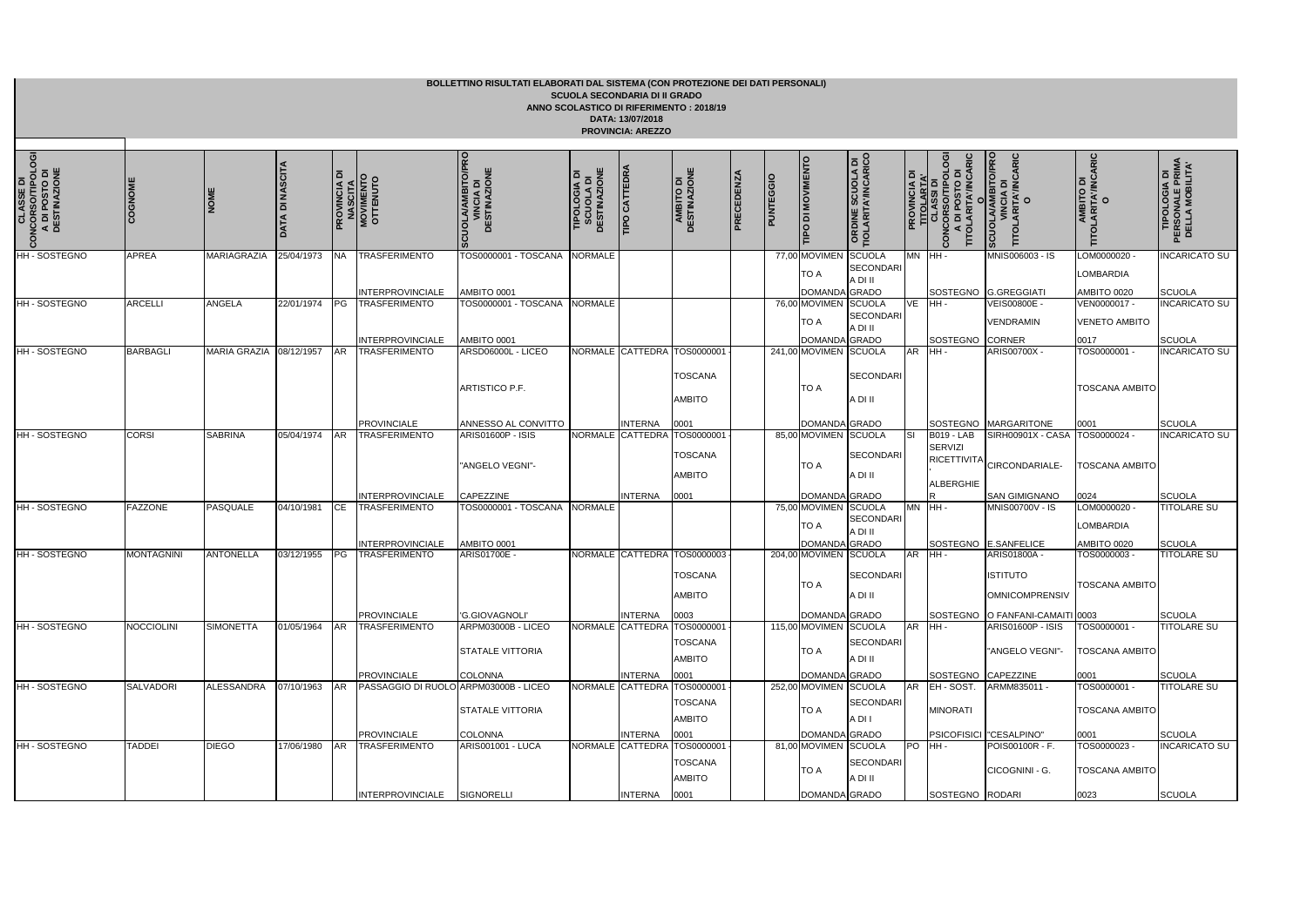| <b>CLASSE DI<br/>CONCORSO/TIPOLOGI</b><br>A DI POSTO DI<br>DESTINAZIONE<br>$\epsilon$ | COGNOME            | <b>INOMI</b>      | <b>DATA DI NASCITA</b> | ᅙ         | <b>PROVINCIA DI<br/>MASCITA<br/>MOVIMENTO<br/>OTTENUTO</b> | O/PRO<br><b>;UOLA/AMBITO/PI<br/>VINCIA DI<br/>DESTINAZIONE</b> | <b>DESTINAZIONE</b><br>TIPOLOGIA DI<br>SCUOLA DI | <b>TIPO CATTEDRA</b> | AMBITO DI<br>DESTINAZIONE                     | <b>PRECEDENZ</b>     | PUNTEGGIO | TIPO DI MOVIMENTO                                          | SCUOLA DI<br><b>TA'INCARICO</b><br><b>ORDINE 3</b><br>TIOLARIT/ |           | $\vec{a}$<br>ర్<br><b>CONCORSO/TIP</b><br>A DI POSTO<br>TITOLARITA/INC | CARIC<br><b>O/PR</b><br>SCUOLA/AMBITC<br>VINCIA DI<br>TITOLARITA/INC<br>TITOL | AMBITO DI<br>)LARITA/INCARIC<br>O<br><b>POLI</b> | <b>TIPOLOGIA DI<br/>PERSONALE PRIMA<br/>DELLA MOBILITA'</b> |
|---------------------------------------------------------------------------------------|--------------------|-------------------|------------------------|-----------|------------------------------------------------------------|----------------------------------------------------------------|--------------------------------------------------|----------------------|-----------------------------------------------|----------------------|-----------|------------------------------------------------------------|-----------------------------------------------------------------|-----------|------------------------------------------------------------------------|-------------------------------------------------------------------------------|--------------------------------------------------|-------------------------------------------------------------|
| HH - SOSTEGNO                                                                         | VITO               | <b>DANIELA</b>    | 05/04/1967             | <b>AN</b> | <b>TRASFERIMENTO</b>                                       | ARIS019006                                                     |                                                  | NORMALE CATTEDRA     | TOS0000002<br><b>TOSCANA</b><br><b>AMBITO</b> |                      |           | 98,00 MOVIMEN<br><b>TO A</b>                               | SCUOLA<br><b>SECONDARI</b><br>A DI II                           | MC HH-    |                                                                        | MCRI010008 - "F.                                                              | MAR0000007 -<br><b>MARCHE AMBITO</b>             | <b>INCARICATO SU</b>                                        |
|                                                                                       |                    |                   |                        |           | <b>INTERPROVINCIALE</b>                                    | <b>BENEDETTO VARCHI</b>                                        |                                                  | <b>INTERNA</b>       | 0002                                          |                      |           | DOMANDA GRADO                                              |                                                                 |           | SOSTEGNO                                                               | CORRIDONI"                                                                    | 0007                                             | <b>SCUOLA</b>                                               |
| A002 - DESIGN                                                                         | <b>BONCOMPAGNI</b> | <b>CLAUDIO</b>    | 11/02/1954             | <b>AR</b> | <b>TRASFERIMENTO</b>                                       | TOS0000003 - TOSCANA                                           | <b>NORMALE</b>                                   |                      |                                               | Trasferi             |           | 193,00 TRASFERI SCUOLA                                     |                                                                 | <b>AR</b> | A002 -                                                                 | ARIS01700E -                                                                  | TOS0000003                                       | <b>TITOLARE SU</b>                                          |
|                                                                                       |                    |                   |                        |           |                                                            |                                                                |                                                  |                      |                                               | mento<br>d'ufficio   |           |                                                            | SECONDARI                                                       |           | <b>DESIGN</b>                                                          |                                                                               |                                                  |                                                             |
| IMET.OREF.PIET.DURE                                                                   |                    |                   |                        |           |                                                            |                                                                |                                                  |                      |                                               | esuber<br>sull'am    |           | MENTO                                                      | A DI II                                                         |           | MET.OREF.P                                                             |                                                                               | <b>TOSCANA AMBITO</b>                            |                                                             |
|                                                                                       |                    |                   |                        |           |                                                            |                                                                |                                                  |                      |                                               | bito di<br>titolarit |           |                                                            |                                                                 |           | <b>IET.DURE</b>                                                        |                                                                               |                                                  |                                                             |
| <b>GEMME</b>                                                                          |                    |                   |                        |           | <b>PROVINCIALE</b>                                         | AMBITO 0003                                                    |                                                  |                      |                                               |                      |           | D'UFFICIO GRADO                                            |                                                                 |           | <b>GEMME</b>                                                           | 'G.GIOVAGNOLI'                                                                | 0003                                             | SCUOLA                                                      |
| A008 - DISCIP GEOM,                                                                   | DEJACO             | <b>ANTONIO</b>    | 14/01/1955             | IBZ.      | <b>TRASFERIMENTO</b>                                       | ARIS01700E                                                     |                                                  | NORMALE CATTEDRA     | TOS0000003<br>TOSCANA                         |                      |           | 234,00 MOVIMEN SCUOLA                                      | SECONDARI                                                       | <b>AR</b> | A008 -<br><b>DISCIP</b><br>GEOM,                                       | TOS0000003                                                                    |                                                  | <b>TITOLARE SU</b>                                          |
| ARCH, ARRED,                                                                          |                    |                   |                        |           |                                                            |                                                                |                                                  |                      | <b>AMBITO</b>                                 |                      |           | <b>TO A</b>                                                | A DI II                                                         |           | ARCH,<br>ARRED,                                                        | <b>TOSCANA AMBITO</b>                                                         |                                                  |                                                             |
| <b>SCENOTEC</b>                                                                       |                    |                   |                        |           | <b>PROVINCIALE</b>                                         | <b>G.GIOVAGNOLI</b>                                            |                                                  | <b>INTERNA</b>       | 0003                                          |                      |           | DOMANDA GRADO                                              |                                                                 |           | SCENOTEC                                                               | 0003                                                                          |                                                  | <b>AMBITO</b>                                               |
| A008 - DISCIP GEOM,<br>ARCH, ARRED.                                                   | <b>MIGLIONICO</b>  | <b>MARIA</b>      | 24/02/1959             | PZ        | <b>TRASFERIMENTO</b>                                       | ARSD06000L - LICEO<br><b>ARTISTICO P.F.</b>                    |                                                  | NORMALE CATTEDRA     | <b>TOS000000</b><br><b>TOSCANA</b>            |                      |           | 151,00 TRASFERI SCUOLA<br><b>MENTO A</b><br><b>DOMANDA</b> | SECONDARI                                                       | AR        | A008 -<br><b>DISCIP</b><br>GEOM,<br>ARCH,                              | ARSD070007 -<br><b>LICEO ARTISTICO</b>                                        | TOS0000001 -<br>TOSCANA AMBITO                   | <b>TITOLARE SU</b>                                          |
|                                                                                       |                    |                   |                        |           |                                                            |                                                                |                                                  |                      | <b>AMBITO</b>                                 |                      |           | CONDIZIO                                                   | A DI II                                                         |           | ARRED,                                                                 | ANGHIARI S.A.                                                                 |                                                  |                                                             |
| <b>SCENOTEC</b>                                                                       |                    | <b>ANTONIETTA</b> |                        |           | <b>PROVINCIALE</b>                                         | ANNESSO AL CONVITTO                                            |                                                  | <b>INTERNA</b>       | 0001                                          |                      |           | <b>NATA</b>                                                | <b>GRADO</b>                                                    |           | <b>SCENOTEC</b>                                                        | <b>AREZZO</b>                                                                 | 0001                                             | SCUOLA                                                      |
| A011 - DISCIPLINE                                                                     | <b>BARDELLI</b>    | <b>LUCA</b>       | 06/04/1969             | <b>AR</b> | <b>PASSAGGIO DI</b><br><b>CATTEDRA</b>                     | ARIS019006                                                     |                                                  | NORMALE CATTEDRA     | TOS0000002<br><b>TOSCANA</b><br><b>AMBITO</b> |                      |           | 41,00 MOVIMEN SCUOLA<br><b>TO A</b>                        | SECONDARI<br>A DI II                                            |           | PG A013 -<br><b>DISCIPL</b><br><b>LETTERARIE</b><br><b>LATINO E</b>    | PGIS018008 - ISTIT.<br>OMNICOMPR. DE<br><b>GASPERI-</b>                       | UMB0000003<br><b>UMBRIA AMBITO</b>               | <b>INCARICATO SU</b>                                        |
| LETTERARIE E LATINO                                                                   |                    |                   |                        |           | INTERPROVINCIALE                                           | <b>BENEDETTO VARCHI</b>                                        |                                                  | <b>INTERNA</b>       | 0002                                          |                      |           | DOMANDA GRADO                                              |                                                                 |           | <b>GRECO</b>                                                           | <b>BATTAGLIA</b>                                                              | 0003                                             | SCUOLA                                                      |
| A011 - DISCIPLINE                                                                     | <b>BENNATI</b>     | ALESSANDRA        | 27/09/1979             | LU        | <b>TRASFERIMENTO</b>                                       | ARPS02000Q - F. REDI                                           |                                                  | NORMALE CATTEDRA     | TOS000000<br><b>TOSCANA</b><br><b>AMBITO</b>  |                      |           | 82,00 MOVIMEN SCUOLA<br><b>TO A</b>                        | SECONDARI<br>A DI II                                            | <b>TR</b> | A011 -<br><b>DISCIPLINE</b><br><b>LETTERARIE</b>                       | TRIS00200A -<br>ORVIETO I.I.S. ART. UMBRIA AMBITO                             | UMB0000005-                                      | <b>TITOLARE SU</b>                                          |
| LETTERARIE E LATINO                                                                   |                    |                   |                        |           | INTERPROVINCIALE                                           |                                                                |                                                  | INTERNA              | 0001                                          |                      |           | DOMANDA GRADO                                              |                                                                 |           | E LATINO                                                               | CLASS. E PROF.LE                                                              | 0005                                             | SCUOLA                                                      |
| A011 - DISCIPLINE                                                                     | <b>BONECHI</b>     | <b>ANNALISA</b>   | 19/09/1970             | <b>AR</b> | <b>TRASFERIMENTO</b>                                       | ARIS019006 -                                                   |                                                  | NORMALE CATTEDRA     | TOS0000002<br><b>TOSCANA</b><br><b>AMBITO</b> |                      |           | 109,00 MOVIMEN SCUOLA<br>TO A                              | SECONDARI<br>A DI II                                            | IFL.      | A011 -<br><b>DISCIPLINE</b><br>LETTERARIE                              | FIIS01100B -                                                                  | TOS0000007 -<br><b>TOSCANA AMBITO</b>            | <b>TITOLARE SU</b>                                          |
| LETTERARIE E LATINO                                                                   |                    |                   |                        |           | INTERPROVINCIALE                                           | <b>BENEDETTO VARCHI</b>                                        |                                                  | <b>INTERNA</b>       | 0002                                          |                      |           | DOMANDA GRADO                                              |                                                                 |           | E LATINO                                                               | <b>GIORGIO VASARI</b>                                                         | 0007                                             | SCUOLA                                                      |
| A011 - DISCIPLINE                                                                     | <b>CATALANI</b>    | <b>CHIARA</b>     | 22/07/1972             | AR        | <b>PASSAGGIO DI</b><br><b>CATTEDRA</b>                     | ARPS02000Q - F. REDI                                           |                                                  |                      | NORMALE CATTEDRA TOS000000<br><b>TOSCANA</b>  |                      |           | 114,00 MOVIMEN SCUOLA<br><b>TO A</b>                       | SECONDARI                                                       |           | <b>DISCIPL</b><br>LETTERARIE                                           | ARTF02000T -                                                                  | TOS0000001 -<br><b>TOSCANA AMBITO</b>            | <b>TITOLARE SU</b>                                          |
|                                                                                       |                    |                   |                        |           |                                                            |                                                                |                                                  |                      | <b>AMBITO</b>                                 |                      |           |                                                            | A DI II                                                         |           | <b>ISTITUTI II</b>                                                     |                                                                               |                                                  |                                                             |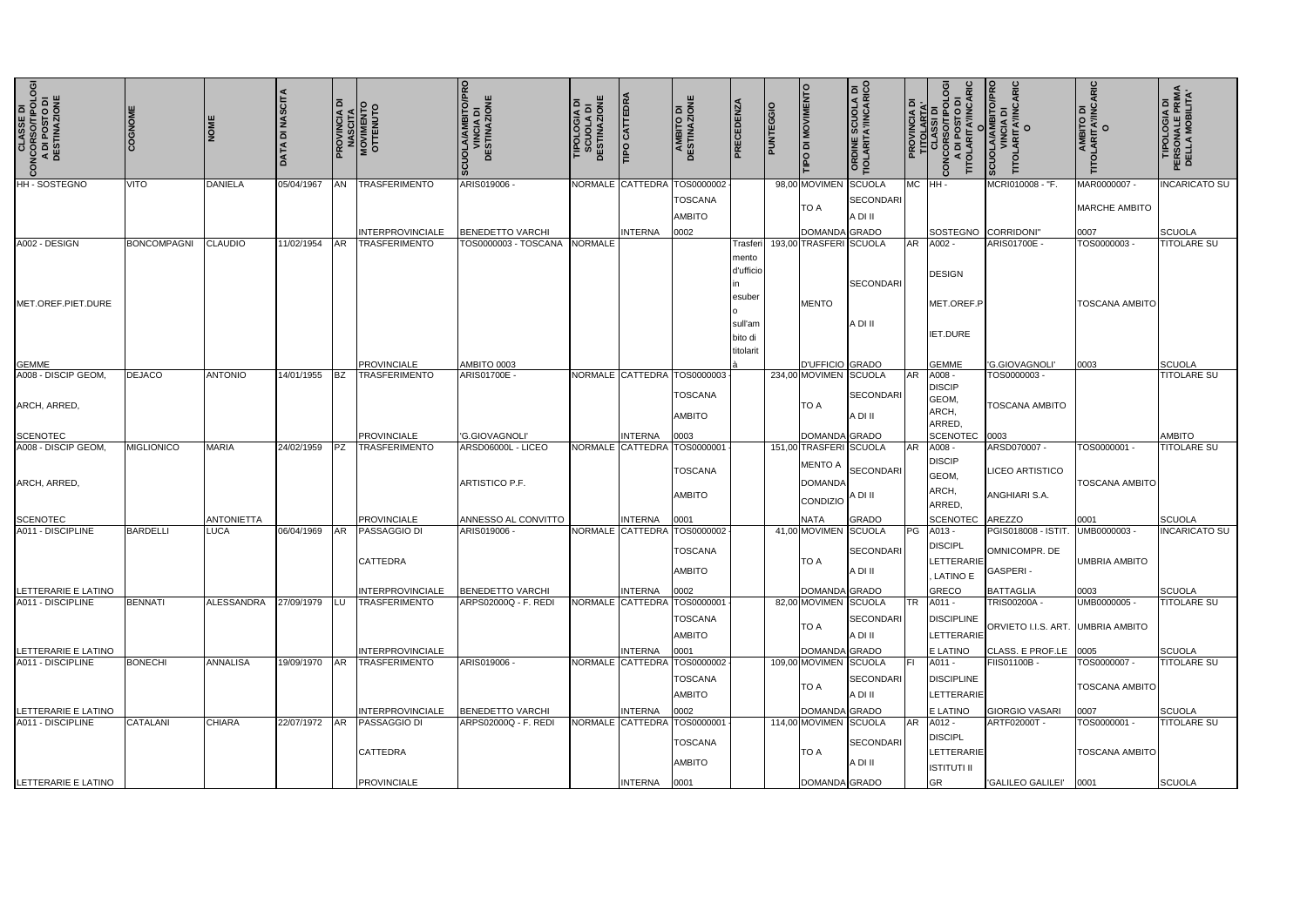| <b>CLASSE DI<br/>CONCORSO/TIPOLOGI</b><br>A DI POSTO DI<br>DESTINAZIONE | COGNOME            |                            | <b>DATA DI NASCITA</b> | ۱ā         | <b>PROVINCIA DI<br/>MASCITA<br/>MOVIMENTO<br/>OTTENUTO</b> | <b>CUOLA/AMBITO/PRO</b><br>VINCIA DI<br>DESTINAZIONE               | <b>SCUOLA DI<br/>DESTINAZIONE</b><br>TIPOLOGIA | <b>TIPO CATTEDRA</b> | AMBITO DI<br>DESTINAZIONE                                      | PRECEDENZA | PUNTEGGIO | <b>MOVIMENTO</b><br>$\frac{1}{\sqrt{2}}$   | SCUOLA DI<br><b>FA'INCARICO</b><br>ORDINE :<br>TOLARIT |           | RIC<br><b>PROVINCIA DI<br/>CLASSI DI<br/>CONCORSOTIPOLO<br/>CONCORSOTIPOLO<br/>A DI POSTO DI<br/>TITOLARITA/INCAR<br/>TITOLARITA/INCAR</b> | <b>SCUOLA/AMBITO/PRO<br/>VINCIA DI<br/>TITOLARITA/INCARIC<br/>TITOLARITA/INCARIC</b> | AMBITO DI<br>TITOLARITA/INCARIC<br>O  | <b>TIPOLOGIA DI<br/>PERSONALE PRIMA<br/>DELLA MOBILITA'</b> |
|-------------------------------------------------------------------------|--------------------|----------------------------|------------------------|------------|------------------------------------------------------------|--------------------------------------------------------------------|------------------------------------------------|----------------------|----------------------------------------------------------------|------------|-----------|--------------------------------------------|--------------------------------------------------------|-----------|--------------------------------------------------------------------------------------------------------------------------------------------|--------------------------------------------------------------------------------------|---------------------------------------|-------------------------------------------------------------|
| A011 - DISCIPLINE                                                       | <b>CRISPOLTONI</b> | <b>FRANCESCA</b>           | 07/05/1965             |            | PG   PASSAGGIO DI RUOLO ARIS00200R - LICEO                 |                                                                    |                                                |                      | NORMALE CATTEDRA TOS0000003<br><b>TOSCANA</b><br><b>AMBITO</b> |            |           | 144,00 MOVIMEN<br><b>TO A</b>              | SCUOLA<br>SECONDARI<br>A DI I                          | <b>AR</b> | A022 -<br><b>ITAL.,STORI</b><br>A, ED. CIVICA   GRADO -<br>,GEOG.SC.I                                                                      | ARMM84001C - SEC. TOS0000003 -                                                       | <b>TOSCANA AMBITO</b>                 | <b>TITOLARE SU</b>                                          |
| LETTERARIE E LATINO                                                     |                    |                            |                        |            | <b>PROVINCIALE</b>                                         | "CITTA' DI PIERO"                                                  |                                                | <b>INTERNA</b>       | 0003                                                           |            |           | DOMANDA GRADO                              |                                                        |           | GR.                                                                                                                                        | SANSEPOLCRO                                                                          | 0003                                  | SCUOLA                                                      |
| A011 - DISCIPLINE                                                       | <b>GIULIATTINI</b> | <b>MARIA PIA</b>           | 04/03/1964             | <b>AR</b>  | <b>PASSAGGIO DI</b>                                        | ARPS02000Q - F. REDI                                               |                                                |                      | NORMALE CATTEDRA TOS0000001                                    |            |           | 95,00 MOVIMEN SCUOLA                       |                                                        | <b>AR</b> | A012 -                                                                                                                                     | ARIS013007 - I.I.S.S. TOS0000001 -                                                   |                                       | <b>TITOLARE SU</b>                                          |
|                                                                         |                    |                            |                        |            | <b>CATTEDRA</b>                                            |                                                                    |                                                |                      | <b>TOSCANA</b><br><b>AMBITO</b>                                |            |           | <b>TO A</b>                                | SECONDARI<br>A DI II                                   |           | <b>DISCIPL</b><br><b>ISTITUTI II</b>                                                                                                       | LETTERARIE "BUONARROTI -                                                             | <b>TOSCANA AMBITO</b>                 |                                                             |
| LETTERARIE E LATINO                                                     |                    |                            |                        |            | <b>PROVINCIALE</b>                                         |                                                                    |                                                | <b>INTERNA</b>       | 0001                                                           |            |           | DOMANDA GRADO                              |                                                        |           | GR.                                                                                                                                        | FOSSOMBRONI"                                                                         | 0001                                  | SCUOLA                                                      |
| A011 - DISCIPLINE                                                       | <b>SANTINI</b>     | CINZIA                     | 02/08/1977   AR        |            | <b>TRASFERIMENTO</b>                                       | ARPM03000B - LICEO                                                 |                                                |                      | NORMALE CATTEDRA TOS0000001                                    |            |           | 97,00 MOVIMEN SCUOLA                       |                                                        | AR        | A011 -                                                                                                                                     | ARPC010002 -                                                                         | TOS0000001 -                          | <b>INCARICATO SU</b>                                        |
|                                                                         |                    |                            |                        |            |                                                            | <b>STATALE VITTORIA</b>                                            |                                                |                      | <b>TOSCANA</b><br><b>AMBITO</b>                                |            |           | TO A                                       | SECONDARI<br>A DI II                                   |           |                                                                                                                                            | DISCIPLINE LICEO GINNASIO<br>LETTERARIE STATALE "F.                                  | <b>TOSCANA AMBITO</b>                 |                                                             |
| LETTERARIE E LATINO                                                     |                    |                            |                        |            | <b>PROVINCIALE</b>                                         | <b>COLONNA</b>                                                     |                                                | <b>INTERNA</b>       | 0001                                                           |            |           | DOMANDA GRADO                              |                                                        |           | E LATINO                                                                                                                                   | PETRARCA"                                                                            | 0001                                  | SCUOLA                                                      |
| A011 - DISCIPLINE                                                       | <b>SARRI</b>       | ROBERTA                    | 09/12/1979 AR          |            | PASSAGGIO DI RUOLO ARPS02000Q - F. REDI                    |                                                                    |                                                |                      | NORMALE CATTEDRA TOS0000001<br><b>TOSCANA</b><br><b>AMBITO</b> |            |           | 92,00 MOVIMEN SCUOLA<br>TO A               | SECONDARI<br>A DI I                                    | <b>AR</b> | A022 -<br><b>ITAL.,STORI</b><br>A,ED.CIVICA                                                                                                | ARMM83801C -                                                                         | TOS0000001 -<br><b>TOSCANA AMBITO</b> | <b>TITOLARE SU</b>                                          |
|                                                                         |                    |                            |                        |            | <b>PROVINCIALE</b>                                         |                                                                    |                                                | <b>INTERNA</b>       |                                                                |            |           | DOMANDA GRADO                              |                                                        |           | ,GEOG.SC.I<br><b>GR</b>                                                                                                                    | "MARGARITONE"                                                                        |                                       | <b>SCUOLA</b>                                               |
| LETTERARIE E LATINO<br>A011 - DISCIPLINE                                | <b>SCIPIONI</b>    | SCIPIO                     | 01/03/1961             | <b>IAR</b> | <b>PASSAGGIO DI</b>                                        | ARIS021006 - GALILEO                                               |                                                | NORMALE CATTEDRA     | 0001<br>TOS0000003                                             |            |           | 81,00 MOVIMEN SCUOLA                       |                                                        | <b>AR</b> | A012 -                                                                                                                                     | ARIS013007 - I.I.S.S. TOS0000001 -                                                   | 0001                                  | <b>TITOLARE SU</b>                                          |
|                                                                         |                    |                            |                        |            | <b>CATTEDRA</b>                                            |                                                                    |                                                |                      | <b>TOSCANA</b><br><b>AMBITO</b>                                |            |           | TO A                                       | SECONDARI<br>A DI II                                   |           | <b>DISCIPL</b><br><b>ISTITUTI II</b>                                                                                                       | LETTERARIE "BUONARROTI -                                                             | <b>TOSCANA AMBITO</b>                 |                                                             |
| LETTERARIE E LATINO                                                     |                    |                            |                        |            | <b>PROVINCIALE</b>                                         | <b>GALILEI</b>                                                     |                                                | INTERNA              | 0003                                                           |            |           | DOMANDA GRADO                              |                                                        |           | GR.                                                                                                                                        | <b>FOSSOMBRONI"</b>                                                                  | 0001                                  | SCUOLA                                                      |
| A012 - DISCIPL<br>LETTERARIE ISTITUTI II                                | <b>BIANCONI</b>    | VALERIA                    |                        |            | 08/10/1976   PG   PASSAGGIO DI RUOLO ARIS01700E -          |                                                                    |                                                |                      | NORMALE CATTEDRA TOS0000003<br><b>TOSCANA</b><br><b>AMBITO</b> |            |           | 8,00 MOVIMEN SCUOLA<br>TO A                | SECONDARI<br>A DI I                                    | <b>AR</b> | A022 -<br><b>ITAL.,STORI</b><br>,GEOG.SC.I                                                                                                 | ARMM81701B - "D.<br>A, ED. CIVICA LORENZO MILANI"                                    | TOS0000002 -<br><b>TOSCANA AMBITO</b> | <b>INCARICATO SU</b>                                        |
| <b>GR</b>                                                               |                    |                            |                        |            | <b>PROVINCIALE</b>                                         | I'G.GIOVAGNOLI'                                                    |                                                | ESTERNA 0003         |                                                                |            |           | <b>DOMANDA</b> GRADO                       |                                                        |           | GR.                                                                                                                                        | PIANDISCO'                                                                           | 0002                                  | <b>SCUOLA</b>                                               |
| A012 - DISCIPL<br><b>LETTERARIE ISTITUTI II</b>                         | <b>BUGGIA</b>      | MARIA CHIARA 09/01/1964 FI |                        |            |                                                            | PASSAGGIO DI RUOLO ARIS01800A - ISTITUTO<br><b>OMNICOMPRENSIVO</b> |                                                |                      | NORMALE CATTEDRA TOS0000003<br><b>TOSCANA</b><br><b>AMBITO</b> |            |           | 163,00 MOVIMEN SCUOLA<br><b>TO A</b>       | SECONDARI<br>A DI I                                    |           | AR A022 -<br>ITAL., STORI<br>,GEOG.SC.I                                                                                                    | ARMM82401E - "T.<br>A, ED. CIVICA CRUDELI" - PIEVE   TOSCANA AMBITO                  | TOS0000003 -                          | <b>TITOLARE SU</b>                                          |
| GR                                                                      |                    |                            |                        |            | <b>PROVINCIALE</b>                                         | <b>FANFANI-CAMAITI</b>                                             |                                                | <b>INTERNA</b>       | 0003                                                           |            |           | DOMANDA GRADO                              |                                                        |           | GR.                                                                                                                                        | S. STEFANO                                                                           | 0003                                  | SCUOLA                                                      |
| A012 - DISCIPL                                                          | <b>CAFIERO</b>     | <b>ROSARIA</b>             | 02/02/1960 NA          |            | <b>TRASFERIMENTO</b>                                       | ARSD06000L - LICEO                                                 |                                                |                      | NORMALE CATTEDRA TOS0000001                                    |            |           | 171,00 TRASFERI SCUOLA                     |                                                        |           |                                                                                                                                            | ARSD070007 -                                                                         | TOS0000001 -                          | <b>TITOLARE SU</b>                                          |
| LETTERARIE ISTITUTI II                                                  |                    |                            |                        |            |                                                            | ARTISTICO P.F.                                                     |                                                |                      | <b>TOSCANA</b><br><b>AMBITO</b>                                |            |           | <b>DOMANDA</b><br><b>ICONDIZIO</b> A DI II | MENTO A SECONDARI'                                     |           | <b>DISCIPL</b><br>LETTERARIE<br><b>ISTITUTI II</b>                                                                                         | LICEO ARTISTICO<br>ANGHIARI S.A.                                                     | <b>TOSCANA AMBITO</b>                 |                                                             |
| <b>GR</b>                                                               |                    |                            |                        |            | <b>PROVINCIALE</b>                                         | ANNESSO AL CONVITTO                                                |                                                | <b>INTERNA</b>       | 0001                                                           |            |           | <b>NATA</b>                                | GRADO                                                  |           | GR                                                                                                                                         | <b>AREZZO</b>                                                                        | 0001                                  | SCUOLA                                                      |
| A012 - DISCIPL<br><b>LETTERARIE ISTITUTI II</b>                         | <b>CHIARELLI</b>   | MARIA TERESA 03/12/1954    |                        |            | RM TRASFERIMENTO                                           | ARIS01700E -                                                       |                                                |                      | NORMALE CATTEDRA TOS0000003<br><b>TOSCANA</b><br><b>AMBITO</b> |            |           | 229,00 MOVIMEN SCUOLA<br>TO A              | SECONDARI<br>A DI II                                   | <b>FR</b> | A012 -<br><b>DISCIPL</b><br><b>ISTITUTI II</b>                                                                                             | FRIS02400T - I.I.S.<br>LETTERARIE TURRIZIANI"                                        | LAZ0000018-<br><b>LAZIO AMBITO</b>    | <b>TITOLARE SU</b>                                          |
| GR                                                                      |                    |                            |                        |            | INTERPROVINCIALE  'G.GIOVAGNOLI'                           |                                                                    |                                                | <b>INTERNA</b>       | 0003                                                           |            |           | DOMANDA GRADO                              |                                                        |           | <b>GR</b>                                                                                                                                  | <b>FROSINONE</b>                                                                     | 0018                                  | SCUOLA                                                      |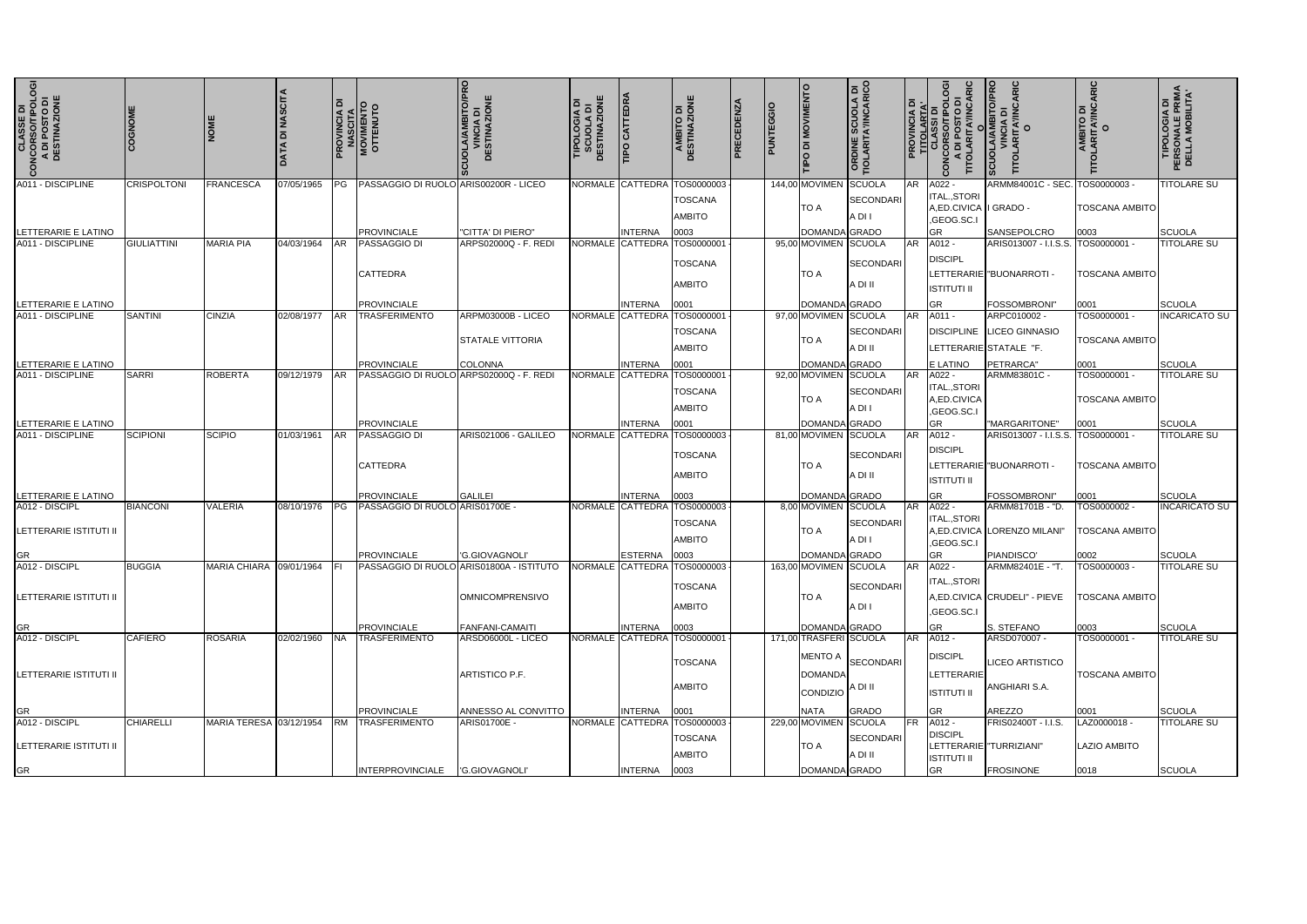| <b>CLASSE DI<br/>CONCORSO/TIPOLOGI<br/>A DI POSTO DI<br/>DESTINAZIONE</b> | COGNOME           | <b>NOME</b>     | $\overline{a}$ | ā          | <b>NCIA DI<br/>SCITA<br/>SINTO<br/>SINTO</b><br><b>PROVINCI<br/>NASCIT<br/>MOVIMEN<br/>OTTENU</b> | SCUOLA/AMBITO/PRO<br>VINCIA DI<br>DESTINAZIONE | <b>TIPOLOGIA DI<br/>SCUOLA DI<br/>SCUOLA DI</b><br>DESTINAZIONE | <b>TIPO CATTEDRA</b>               | AMBITO DI<br>DESTINAZIONE                     | PRECEDENZA                                                | PUNTEGGI | <b>TIPO DI MOVIMENTO</b>               | <b>ORDINE SCUOLA DI<br/>TIOLARITA/INCARICO</b> | $\overline{a}$ : | RIC<br><b>PROVINCIA<br/>TITOLARTA</b><br>CLASSI DI<br>CLASSI DIPOSTO<br>A DI POSTO<br><b>DNC</b> | <b>/AMBITO/PRO<br/>NCIA DI</b><br><b>ARITA'/INCARIC</b><br><b>MTONOS</b><br>TITOLAI | <b>AMBITO DI<br/>TOLARITA'/INCARIC<br/>O</b> | <b>TIPOLOGIA DI<br/>PERSONALE PRIMA<br/>DELLA MOBILITA'</b> |
|---------------------------------------------------------------------------|-------------------|-----------------|----------------|------------|---------------------------------------------------------------------------------------------------|------------------------------------------------|-----------------------------------------------------------------|------------------------------------|-----------------------------------------------|-----------------------------------------------------------|----------|----------------------------------------|------------------------------------------------|------------------|--------------------------------------------------------------------------------------------------|-------------------------------------------------------------------------------------|----------------------------------------------|-------------------------------------------------------------|
| A012 - DISCIPL                                                            | MANESCALCHI       | <b>MATTEO</b>   | 03/08/1973     | PG         | <b>PASSAGGIO DI</b>                                                                               | ARIS01700E -                                   |                                                                 | NORMALE CATTEDRA                   | TOS0000003                                    |                                                           |          | 100,00 MOVIMEN                         | SCUOLA                                         |                  | AR HH-                                                                                           | <b>ARIS01800A -</b>                                                                 | TOS0000003-                                  | <b>TITOLARE SU</b>                                          |
| LETTERARIE ISTITUTI II                                                    |                   |                 |                |            | <b>CATTEDRA</b>                                                                                   |                                                |                                                                 |                                    | <b>TOSCANA</b><br><b>AMBITO</b>               |                                                           |          | <b>TO A</b>                            | SECONDARI<br>A DI II                           |                  |                                                                                                  | <b>ISTITUTO</b><br><b>OMNICOMPRENSIV</b>                                            | <b>TOSCANA AMBITO</b>                        |                                                             |
|                                                                           |                   |                 |                |            | <b>PROVINCIALE</b>                                                                                | 'G.GIOVAGNOLI'                                 |                                                                 | <b>INTERNA</b>                     | 0003                                          |                                                           |          | DOMANDA GRADO                          |                                                |                  |                                                                                                  | SOSTEGNO O FANFANI-CAMAITI 0003                                                     |                                              | <b>SCUOLA</b>                                               |
| GR<br>A012 - DISCIPL                                                      | <b>PIGOLOTTI</b>  | <b>BARBARA</b>  | 11/05/1969     |            | PASSAGGIO DI RUOLO ARIS01700E -                                                                   |                                                | <b>NORMALE</b>                                                  | <b>CATTEDR</b>                     | TOS0000003                                    |                                                           |          | 96,00 MOVIMEN SCUOLA                   |                                                | <b>AR</b>        | A022 -                                                                                           | ARMM83103Q - "L                                                                     | TOS0000003                                   | <b>TITOLARE SU</b>                                          |
| LETTERARIE ISTITUTI II                                                    |                   |                 |                |            |                                                                                                   |                                                |                                                                 |                                    | <b>TOSCANA</b><br><b>AMBITO</b>               |                                                           |          | TO A                                   | SECONDARI<br>A DI I                            |                  | <b>ITAL.,STORI</b><br>A,ED.CIVICA DA VINCI" -<br>,GEOG.SC.I                                      |                                                                                     | <b>TOSCANA AMBITO</b>                        |                                                             |
| GR<br>A012 - DISCIPL                                                      | <b>VENTURA</b>    | <b>STEFANO</b>  | 23/05/1980     |            | <b>PROVINCIALE</b><br><b>TRASFERIMENTO</b>                                                        | 'G.GIOVAGNOLI'<br>ARIS013007 - I.I.S.S.        |                                                                 | <b>INTERNA</b><br>NORMALE CATTEDRA | 0003<br>TOS0000001                            |                                                           |          | DOMANDA GRADO<br>29,00 MOVIMEN SCUOLA  |                                                |                  | GR<br>$A012 -$                                                                                   | <b>ANGHIARI</b><br>SIIS00900Q -                                                     | 0003<br>TOS0000024 -                         | <b>SCUOLA</b><br><b>TITOLARE SU</b>                         |
| <b>LETTERARIE ISTITUTI II</b>                                             |                   |                 |                |            |                                                                                                   | "BUONARROTI -                                  |                                                                 |                                    | <b>TOSCANA</b><br><b>AMBITO</b>               |                                                           |          | <b>TO A</b>                            | <b>SECONDARI</b><br>A DI II                    |                  | <b>DISCIPL</b><br>LETTERARIE<br><b>ISTITUTI II</b>                                               |                                                                                     | <b>TOSCANA AMBITO</b>                        |                                                             |
| <b>GR</b>                                                                 |                   |                 |                |            | <b>INTERPROVINCIALE</b>                                                                           | FOSSOMBRONI"                                   |                                                                 | <b>INTERNA</b>                     | 0001                                          |                                                           |          | DOMANDA GRADO                          |                                                |                  | GR.                                                                                              | <b>RICASOLI</b>                                                                     | 0024                                         | <b>SCUOLA</b>                                               |
| A014 - DISCIP PLAST                                                       | GIORNI            | <b>TOMMASO</b>  | 07/03/1969     | AR         | <b>TRASFERIMENTO</b>                                                                              | ARIS01700E -                                   | <b>NORMALE</b>                                                  | <b>CATTEDRA</b>                    | TOS0000003<br><b>TOSCANA</b><br><b>AMBITO</b> | Rientro<br>nella<br>scuola<br>preced<br>ente<br>titolarit |          | 164,00 MOVIMEN SCUOLA<br><b>TO A</b>   | SECONDARI<br>A DI II                           | <b>AR</b>        | A014 -<br><b>DISCIP</b><br>PLAST.<br><b>SCUL</b><br><b>SCENOPLAS</b>                             | TOS0000003<br><b>TOSCANA AMBITO</b>                                                 |                                              | <b>TITOLARE SU</b>                                          |
| SCUL. SCENOPLAST.<br>A019 - FILOSOFIA E                                   | ERCOLANONI        | <b>MONICA</b>   | 14/08/1968     | PG         | <b>PROVINCIALE</b><br>PASSAGGIO DI RUOLO ARIS019006 -                                             | 'G.GIOVAGNOLI                                  |                                                                 | <b>ESTERNA</b>                     | 0003<br>NORMALE CATTEDRA TOS0000002           |                                                           |          | DOMANDA GRADO<br>156,00 MOVIMEN SCUOLA |                                                |                  | PG AN-                                                                                           | 0003<br>PGEE85901C -                                                                | UMB0000002 -                                 | <b>AMBITO</b><br><b>TITOLARE SU</b>                         |
|                                                                           |                   |                 |                |            | <b>INTERPROVINCIALE</b>                                                                           | <b>BENEDETTO VARCHI</b>                        |                                                                 | <b>INTERNA</b>                     | <b>TOSCANA</b><br><b>AMBITO</b>               |                                                           |          | <b>TO A</b><br>DOMANDA PRIMARIA        |                                                |                  | <b>COMUNE</b>                                                                                    | "A.GABELLI"                                                                         | <b>UMBRIA AMBITO</b><br>0002                 | <b>SCUOLA</b>                                               |
| <b>STORIA</b><br>A019 - FILOSOFIA E                                       | <b>MARCHETTI</b>  | <b>FRANCO</b>   | 22/11/1964     | EE         | <b>TRASFERIMENTO</b>                                                                              | ARPS02000Q - F. REDI                           |                                                                 |                                    | 0002<br>NORMALE CATTEDRA TOS0000001           |                                                           |          | 165,00 MOVIMEN SCUOLA                  |                                                | <b>AR</b>        | A019 -                                                                                           | ARTF02000T -                                                                        | TOS0000001 -                                 | <b>INCARICATO SU</b>                                        |
| <b>STORIA</b>                                                             |                   |                 |                |            | <b>PROVINCIALE</b>                                                                                |                                                |                                                                 | <b>INTERNA</b>                     | <b>TOSCANA</b><br>AMBITO<br>0001              |                                                           |          | TO A<br>DOMANDA GRADO                  | SECONDARI<br>A DI II                           |                  | <b>FILOSOFIA</b><br><b>E STORIA</b>                                                              | <b>GALILEO GALILEI'</b>                                                             | <b>TOSCANA AMBITO</b><br>0001                | <b>SCUOLA</b>                                               |
| A019 - FILOSOFIA E                                                        | <b>ROSSI</b>      | <b>ROBERTO</b>  | 25/11/1953     | <b>AR</b>  | <b>TRASFERIMENTO</b>                                                                              | ARIS021006 - GALILEO                           |                                                                 |                                    | NORMALE CATTEDRA TOS0000003 Rientro           |                                                           |          | 219,00 MOVIMEN SCUOLA                  |                                                | <b>AR</b>        | A019 -                                                                                           | ARPS02000Q - F.                                                                     | TOS0000001 -                                 | <b>TITOLARE SU</b>                                          |
|                                                                           |                   |                 |                |            |                                                                                                   |                                                |                                                                 |                                    | <b>TOSCANA</b><br><b>AMBITO</b>               | nella<br>scuola<br>preced<br>ente                         |          | <b>TO A</b>                            | SECONDARI<br>A DI II                           |                  | <b>FILOSOFIA</b>                                                                                 |                                                                                     | <b>TOSCANA AMBITC</b>                        |                                                             |
| <b>STORIA</b>                                                             |                   |                 |                |            | <b>PROVINCIALE</b>                                                                                | GALILEI                                        |                                                                 | <b>ESTERNA</b>                     | 0003                                          | titolarit                                                 |          | DOMANDA GRADO                          |                                                |                  | <b>E STORIA</b>                                                                                  | <b>REDI</b>                                                                         | 0001                                         | <b>SCUOLA</b>                                               |
| A019 - FILOSOFIA E                                                        | STELLA            | ALESSANDRO      | 01/05/1982     | <b>IBA</b> | <b>TRASFERIMENTO</b>                                                                              | TOS0000001 - TOSCANA NORMALE                   |                                                                 |                                    |                                               |                                                           |          | 30,00 MOVIMEN SCUOLA<br>TO A           | SECONDARI<br>A DI II                           | <b>BA</b>        | A019 -<br><b>FILOSOFIA</b>                                                                       | <b>BAIS04400N -</b><br>"GIUSEPPE                                                    | PUG0000008<br>PUGLIA AMBITO                  | <b>INCARICATO SU</b>                                        |
| <b>STORIA</b>                                                             |                   |                 |                |            | <b>INTERPROVINCIALE</b>                                                                           | AMBITO 0001                                    |                                                                 |                                    |                                               |                                                           |          | DOMANDA GRADO                          |                                                |                  | E STORIA                                                                                         | COLASANTO"                                                                          | 0008                                         | <b>SCUOLA</b>                                               |
| A021 - GEOGRAFIA                                                          | <b>MARCONCINI</b> | <b>GABRIELE</b> | 10/04/1983     | <b>AR</b>  | <b>TRASFERIMENTO</b>                                                                              | TOS0000001 - TOSCANA NORMALE                   |                                                                 |                                    |                                               | Previst<br>a dal<br>C.C.N.I                               |          | 69,00 MOVIMEN SCUOLA<br><b>TO A</b>    | SECONDARI<br>A DI II                           |                  | A021 -                                                                                           | SITD008027 - CASA<br>CIRCONDARIALE -                                                | TOS0000024 -<br><b>TOSCANA AMBITC</b>        | <b>INCARICATO SU</b>                                        |
|                                                                           |                   |                 |                |            | <b>INTERPROVINCIALE</b>                                                                           | AMBITO 0001                                    |                                                                 |                                    |                                               |                                                           |          | DOMANDA GRADO                          |                                                |                  |                                                                                                  | GEOGRAFIA IST. RONCALLI                                                             | 0024                                         | <b>SCUOLA</b>                                               |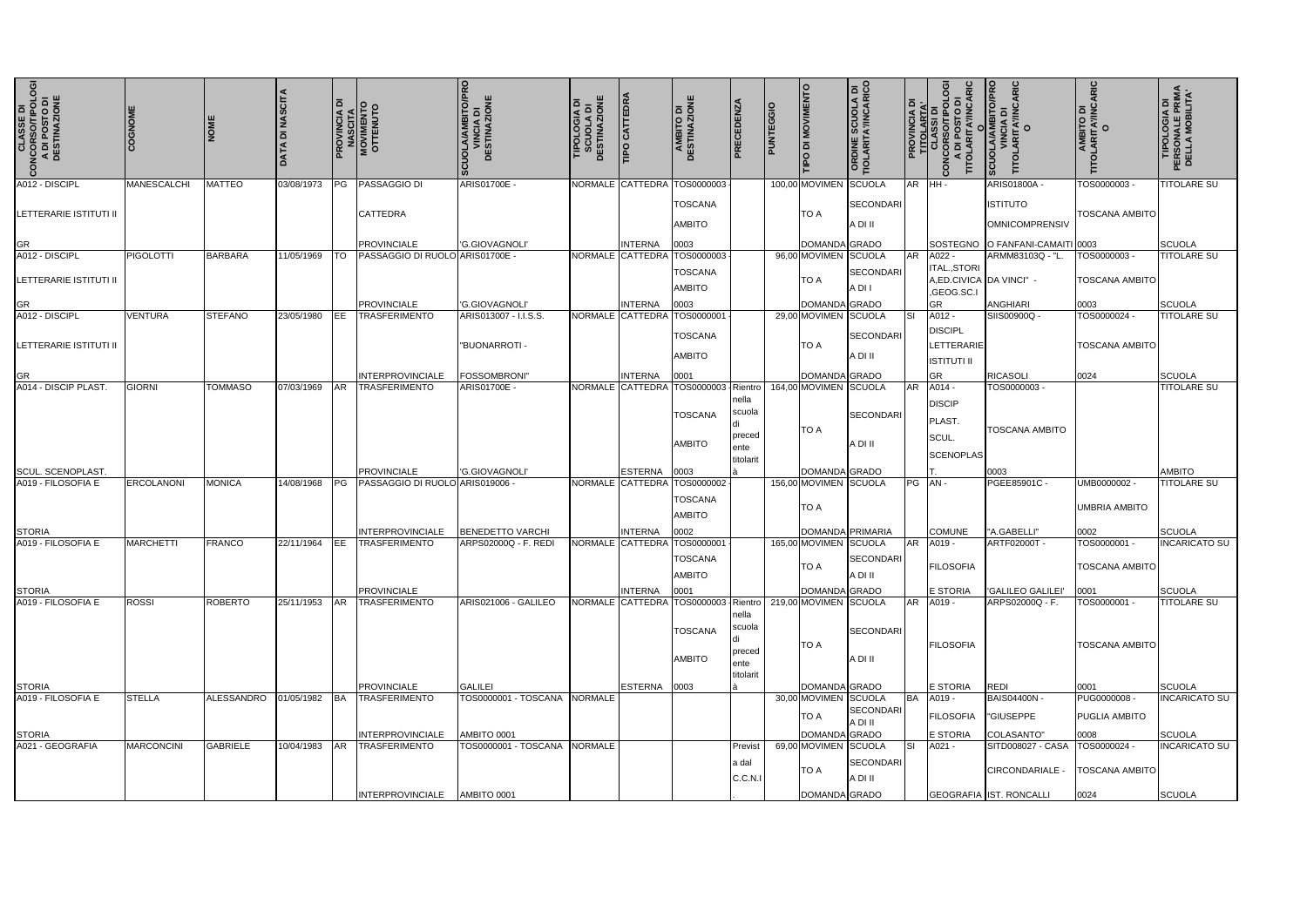| <b>CLASSE DI<br/>20NCORSO/TIPOLOGI<br/>A DI POSTO DI<br/>DESTINAZIONE</b><br>$\mathbf{c}$ | COGNOM             | <b>NOM</b>       | DI NASCITA<br>DATA | ᅙ         | <b>PROVINCIA DI<br/>MASCITA<br/>MOVIMENTO<br/>OTTENUTO</b> | <b>CUOLA/AMBITO/PRO</b><br><b>VINCIA DI<br/>DESTINAZIONE</b> | TIPOLOGIA DI<br>SCUOLA DI<br>DESTINAZIONE | <b>TIPO CATTEDRA</b> | AMBITO DI<br>DESTINAZIONE                                      | PRECEDENZA | PUNTEGGIO | TIPO DI MOVIMENTO                   | <b>ORDINE SCUOLA DI<br/>TIOLARITA'/INCARICO</b><br>$\Omega$ : | ပ္ပ<br>$\overline{a}$<br><b>CONCORSO/TIPOL</b><br>A DI POSTO DI<br>TITOLARITA/INCA | CARIC<br><b>SCUOLA/AMBITO/P<br/>VINCIA DI<br/>TITOLARITA/INCAF<br/>TITOLARITA/INCAF</b> | <b>AMBITO DI<br/>TITOLARITA/INCARIC<br/>TITOLARITA/INCARIC</b> | <b>THPOLOGIA DI<br/>PERSONALE PRIMA<br/>DELLA MOBILITA'</b> |
|-------------------------------------------------------------------------------------------|--------------------|------------------|--------------------|-----------|------------------------------------------------------------|--------------------------------------------------------------|-------------------------------------------|----------------------|----------------------------------------------------------------|------------|-----------|-------------------------------------|---------------------------------------------------------------|------------------------------------------------------------------------------------|-----------------------------------------------------------------------------------------|----------------------------------------------------------------|-------------------------------------------------------------|
| A021 - GEOGRAFIA                                                                          | <b>PIACENTE</b>    | <b>GIOVANNI</b>  | 09/05/1965         | CZ.       | <b>TRASFERIMENTO</b>                                       | TOS0000001 - TOSCANA                                         | NORMALE                                   |                      |                                                                |            |           | 51,00 MOVIMEN<br><b>TO A</b>        | SCUOLA<br><b>PR</b><br><b>SECONDARI</b><br>A DI II            | A021 -                                                                             | PRIS006003 -<br><b>ISTITUTO</b><br><b>SUPERIORE</b><br>"MAGNAGHI-                       | EMR0000013-<br><b>EMILIA ROMAGNA</b>                           | <b>INCARICATO SU</b>                                        |
|                                                                                           |                    |                  |                    |           | <b>INTERPROVINCIALE</b>                                    | AMBITO 0001                                                  |                                           |                      |                                                                |            |           | <b>DOMANDA</b>                      | <b>SCRADO</b>                                                 | GEOGRAFIA SOLARI"                                                                  |                                                                                         | AMBITO 0013                                                    | <b>SCUOLA</b>                                               |
| A026 - MATEMATICA                                                                         | CARDINALI          | <b>CHIARA</b>    | 28/11/1983         | <b>AR</b> | <b>TRASFERIMENTO</b>                                       | ARPS02000Q - F. REDI                                         |                                           | NORMALE CATTEDRA     | TOS0000001<br><b>TOSCANA</b><br><b>AMBITO</b>                  |            |           | 58,00 MOVIMEN<br><b>TO A</b>        | SCUOLA<br><b>AR</b><br><b>SECONDARI</b><br>A DI II            | A026<br><b>MATEMATIC</b>                                                           | ARIS00700X -                                                                            | TOS0000001<br><b>TOSCANA AMBITO</b>                            | <b>INCARICATO SU</b>                                        |
|                                                                                           |                    |                  |                    |           | PROVINCIALE                                                |                                                              |                                           | INTERNA              | 0001                                                           |            |           | DOMANDA GRADO                       |                                                               |                                                                                    | <b>MARGARITONE</b>                                                                      | 0001                                                           | <b>SCUOLA</b>                                               |
| A026 - MATEMATICA                                                                         | <b>LICCIANO</b>    | <b>EMMA</b>      | 23/07/1958         |           | <b>TRASFERIMENTO</b>                                       | ARRI090007 - IPSIA                                           |                                           | NORMALE CATTEDRA     | TOS000000<br><b>TOSCANA</b><br><b>AMBITO</b>                   |            |           | 252,00 MOVIMEN<br><b>TO A</b>       | <b>SCUOLA</b><br><b>AR</b><br><b>SECONDARI</b><br>A DI II     | A026                                                                               | ARIS00400C -<br><b>MATEMATIC GIOVANNI DA</b>                                            | TOS0000001 -<br><b>TOSCANA AMBITO</b>                          | <b>TITOLARE SU</b>                                          |
|                                                                                           |                    |                  |                    |           | PROVINCIALE                                                | <b>FOIANO CHIANA</b>                                         |                                           | INTERNA              | 0001                                                           |            |           | DOMANDA GRADO                       |                                                               |                                                                                    | <b>CASTIGLIONE</b>                                                                      | 0001                                                           | SCUOLA                                                      |
| A026 - MATEMATICA                                                                         | NEPI               | LAURA            | 26/10/1970         | <b>AR</b> | PASSAGGIO DI RUOLO ARPS02000Q - F. REDI                    |                                                              |                                           | NORMALE CATTEDRA     | TOS000000<br><b>TOSCANA</b><br><b>AMBITO</b>                   |            |           | 112,00 MOVIMEN<br><b>TO A</b>       | SCUOLA<br><b>AR</b><br><b>SECONDARI</b><br>A DI I             | A028 -<br><b>MATEMATIC</b><br>A E                                                  | ARMM82503C - "A.                                                                        | TOS0000002 -<br><b>TOSCANA AMBITO</b>                          | <b>TITOLARE SU</b>                                          |
|                                                                                           |                    |                  |                    |           | <b>PROVINCIALE</b>                                         |                                                              |                                           | <b>ESTERNA</b>       | 0001                                                           |            |           | DOMANDA GRADO                       |                                                               | <b>SCIENZE</b>                                                                     | MANZONI" BUCINE                                                                         | 0002                                                           | <b>SCUOLA</b>                                               |
| A027 - MATEMATICA E                                                                       | <b>ALBERTI</b>     | <b>BEATRICE</b>  | 27/10/1980         | <b>AR</b> | <b>TRASFERIMENTO</b>                                       | ARIS00400C - GIOVANNI                                        |                                           | NORMALE CATTEDRA     | TOS0000001<br><b>TOSCANA</b><br><b>AMBITO</b>                  |            |           | 91,00 MOVIMEN<br><b>TO A</b>        | SCUOLA<br><b>AR</b><br><b>SECONDARI</b><br>A DI II            | A027 -<br><b>MATEMATIC</b>                                                         | ARPC010002 -<br><b>LICEO GINNASIO</b><br>STATALE "F.                                    | TOS0000001 -<br><b>TOSCANA AMBITO</b>                          | <b>TITOLARE SU</b>                                          |
| <b>FISICA</b>                                                                             |                    |                  |                    |           | <b>PROVINCIALE</b>                                         | <b>DA CASTIGLIONE</b>                                        |                                           | <b>INTERNA</b>       | 0001                                                           |            |           | DOMANDA GRADO                       |                                                               | A E FISICA                                                                         | PETRARCA"                                                                               | 0001                                                           | SCUOLA                                                      |
| A027 - MATEMATICA E                                                                       | <b>ALUNNI</b>      | <b>SERENA</b>    | 08/10/1982         | <b>PG</b> | PASSAGGIO DI<br><b>CATTEDRA</b>                            | TOS0000001 - TOSCANA                                         | <b>NORMALE</b>                            |                      |                                                                |            |           | 30,00 MOVIMEN<br><b>TO A</b>        | SCUOLA<br>SI<br><b>SECONDARI</b><br>A DI II                   | A041 -<br>SCIENZE E<br><b>TECNOLOGI</b><br><b>INFORMATI</b>                        | SITF020002 - TITO                                                                       | TOS0000024 -<br><b>TOSCANA AMBITO</b>                          | <b>INCARICATO SU</b>                                        |
| <b>FISICA</b>                                                                             |                    |                  |                    |           | <b>INTERPROVINCIALE</b>                                    | AMBITO 0001                                                  |                                           |                      |                                                                |            |           | DOMANDA GRADO                       |                                                               | CHE                                                                                | <b>SARROCCHI</b>                                                                        | 0024                                                           | <b>SCUOLA</b>                                               |
| A027 - MATEMATICA E                                                                       | CALDARELLA         | <b>VINCENZO</b>  | 25/10/1972 TR      |           | <b>TRASFERIMENTO</b>                                       | ARPM03000B - LICEO<br>ISTATALE VITTORIA                      |                                           |                      | NORMALE CATTEDRA TOS0000001<br><b>TOSCANA</b><br><b>AMBITO</b> |            |           | 98,00 MOVIMEN SCUOLA<br><b>TO A</b> | SECONDARI<br>A DI II                                          |                                                                                    | ARIS019006 -<br>MATEMATIC BENEDETTO                                                     | TOS0000002 -<br><b>TOSCANA AMBITO</b>                          | <b>TITOLARE SU</b>                                          |
| <b>FISICA</b>                                                                             |                    |                  |                    |           | <b>PROVINCIALE</b>                                         | <b>COLONNA</b>                                               |                                           | <b>INTERNA</b>       | 0001                                                           |            |           | DOMANDA GRADO                       |                                                               | A E FISICA                                                                         | <b>VARCHI</b>                                                                           | 0002                                                           | SCUOLA                                                      |
| A027 - MATEMATICA E                                                                       | D'ANZI             | <b>GIUSEPPE</b>  | 30/10/1976 PZ      |           | <b>TRASFERIMENTO</b>                                       | ARIS019006 -                                                 |                                           |                      | NORMALE CATTEDRA TOS0000002<br><b>TOSCANA</b><br>AMBITO        |            |           | 91,00 MOVIMEN SCUOLA<br><b>TO A</b> | SECONDARI<br>A DI II                                          | AR HH-                                                                             | ARIS019006 -<br><b>BENEDETTO</b>                                                        | TOS0000002 -<br><b>TOSCANA AMBITO</b>                          | <b>TITOLARE SU</b>                                          |
| <b>FISICA</b>                                                                             |                    |                  |                    |           | <b>PROVINCIALE</b>                                         | <b>BENEDETTO VARCHI</b>                                      |                                           | <b>INTERNA</b>       | 0002                                                           |            |           | DOMANDA GRADO                       |                                                               | <b>SOSTEGNO VARCHI</b>                                                             |                                                                                         | 0002                                                           | SCUOLA                                                      |
| A027 - MATEMATICA E                                                                       | DEGLI              | <b>FRANCESCO</b> | 27/08/1979 AR      |           | <b>ITRASFERIMENTO</b>                                      | ARIS019006 -                                                 |                                           |                      | NORMALE CATTEDRA TOS0000002<br><b>TOSCANA</b><br><b>AMBITO</b> |            |           | 84,00 MOVIMEN<br>TO A               | SCUOLA<br><b>AR</b><br>SECONDARI<br>A DI II                   | A027 -                                                                             | ARPM010006 -<br>MATEMATIC GIOVANNI DA SAN                                               | TOS0000002 -<br><b>TOSCANA AMBITO</b>                          | <b>TITOLARE SU</b>                                          |
| <b>FISICA</b>                                                                             | <b>INNOCENTI</b>   |                  |                    |           | <b>PROVINCIALE</b>                                         | <b>BENEDETTO VARCHI</b>                                      |                                           | <b>INTERNA</b>       | 0002                                                           |            |           | DOMANDA GRADO                       |                                                               | A E FISICA                                                                         | <b>GIOVANNI</b>                                                                         | 0002                                                           | SCUOLA                                                      |
| A027 - MATEMATICA E                                                                       | <b>PIETROPAOLO</b> | <b>ANDREA</b>    | 03/04/1974         | ITE.      | <b>TRASFERIMENTO</b>                                       | ARPM03000B - LICEO<br><b>STATALE VITTORIA</b>                |                                           |                      | NORMALE CATTEDRA TOS0000001<br><b>TOSCANA</b><br><b>AMBITO</b> |            |           | 37,00 MOVIMEN<br>TO A               | SCUOLA<br><b>AR</b><br><b>SECONDARI</b><br>A DI II            | A027 -                                                                             | ARIS019006 -<br>MATEMATIC BENEDETTO                                                     | TOS0000002 -<br><b>TOSCANA AMBITO</b>                          | <b>INCARICATO SU</b>                                        |
| <b>FISICA</b>                                                                             |                    |                  |                    |           | <b>PROVINCIALE</b>                                         | COLONNA                                                      |                                           | <b>ESTERNA</b>       | 0001                                                           |            |           | DOMANDA GRADO                       |                                                               | A E FISICA                                                                         | <b>VARCHI</b>                                                                           | 0002                                                           | SCUOLA                                                      |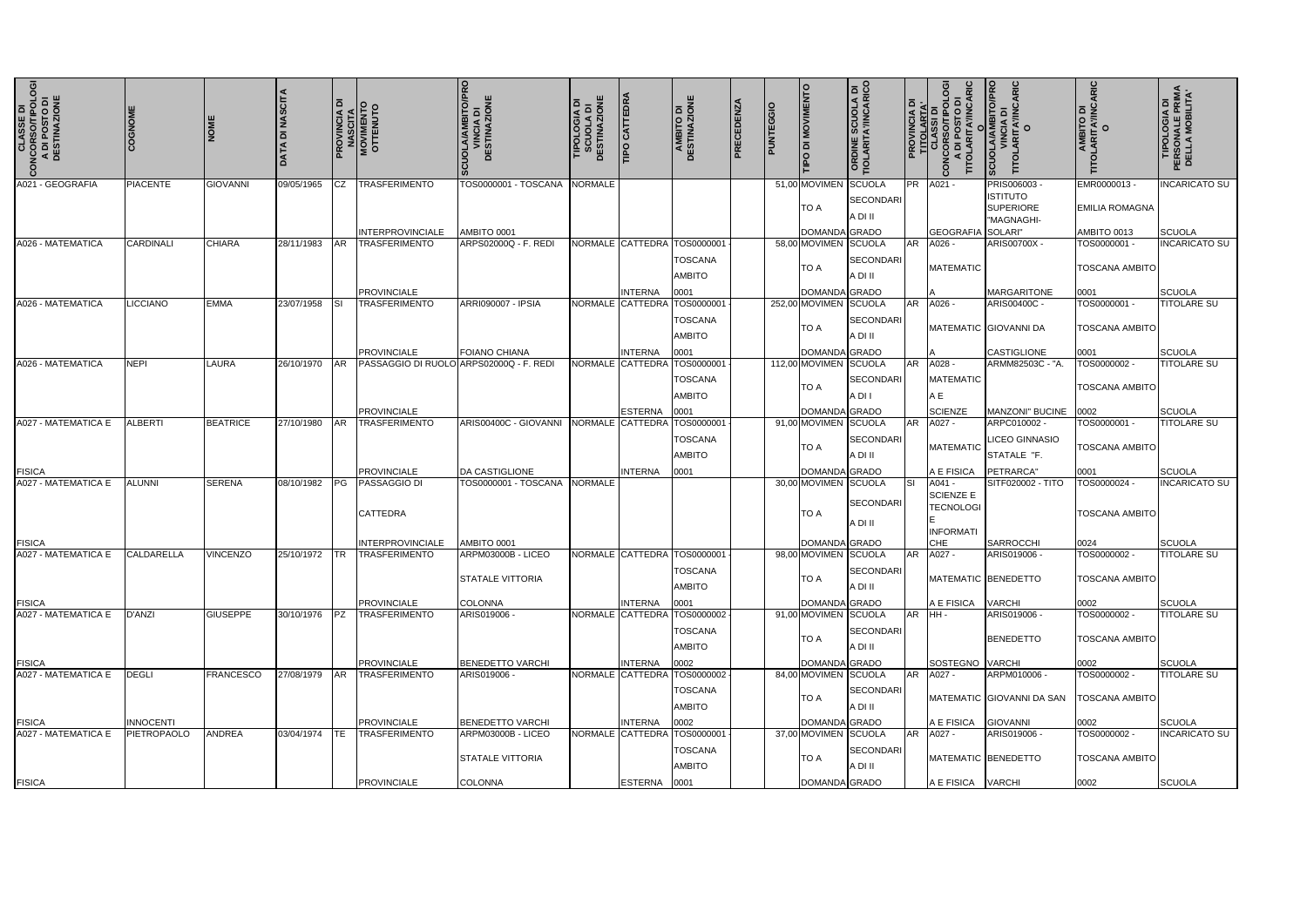| <b>CLASSE DI<br/>CONCORSO/TIPOLOGIA</b><br>A DI POSTO DI<br>DESTINAZIONE<br>$\epsilon$ | <b>EXOGNOME</b>  | <b>NOME</b>      | <b>DATA DI NASCITA</b> | ᅙ          | <b>PROVINCIA DI<br/>MASCITA<br/>MOVIMENTO</b><br>OTTENUTO | SCUOLA/AMBITO/PRO<br>VINCIA DI<br>DESTINAZIONE | <b>TIPOLOGIA DI<br/>SCUOLA DI<br/>SCUOLA DI</b><br>DESTINAZIONE | <b>TIPO CATTEDRA</b> | AMBITO DI<br>DESTINAZIONE                     | <b>PRECEDENZA</b>                                                           | PUNTEGGIO | TIPO DI MOVIMENTO      | <b>ORDINE SCUOLA DI<br/>TIOLARITA'/INCARICO</b> | : ۱۵      | <b>g</b><br><b>RIC</b><br>ARIT<br>TITO                    | <b>BITO/PRO</b><br>CARIC<br>'INCIA DI<br>RITA'/IN<br>O<br><b>SCUOLA</b><br>TITOL | O<br>TITOLARITA/INCARIC<br>AIBITO DI<br>AIBITO DI | <b>TIPOLOGIA DI<br/>PERSONALE PRIMA<br/>DELLA MOBILITA'</b> |
|----------------------------------------------------------------------------------------|------------------|------------------|------------------------|------------|-----------------------------------------------------------|------------------------------------------------|-----------------------------------------------------------------|----------------------|-----------------------------------------------|-----------------------------------------------------------------------------|-----------|------------------------|-------------------------------------------------|-----------|-----------------------------------------------------------|----------------------------------------------------------------------------------|---------------------------------------------------|-------------------------------------------------------------|
| A027 - MATEMATICA E                                                                    | <b>VENTURINI</b> | <b>SARA</b>      | 09/11/1981             | AR         | <b>TRASFERIMENTO</b>                                      | ARSD06000L - LICEO                             |                                                                 |                      | NORMALE CATTEDRA TOS0000001                   |                                                                             |           | 41,00 MOVIMEN SCUOLA   |                                                 | AR        | A027 -                                                    | ARPM03000B -                                                                     | TOS0000001 -                                      | TITOLARE SU                                                 |
|                                                                                        |                  |                  |                        |            |                                                           | ARTISTICO P.F.                                 |                                                                 |                      | <b>TOSCANA</b><br><b>AMBITO</b>               |                                                                             |           | TO A                   | SECONDARI<br>A DI II                            |           | <b>MATEMATIC</b>                                          | <b>LICEO STATALE</b><br><b>VITTORIA</b>                                          | <b>TOSCANA AMBITO</b>                             |                                                             |
| <b>FISICA</b>                                                                          |                  |                  |                        |            | <b>PROVINCIALE</b>                                        | ANNESSO AL CONVITTO                            |                                                                 | <b>INTERNA</b>       | 0001                                          |                                                                             |           | DOMANDA GRADO          |                                                 |           | A E FISICA                                                | <b>COLONNA</b>                                                                   | 0001                                              | SCUOLA                                                      |
| A029 - MUSICA ISTITUTI CIOLINO                                                         |                  | <b>PAOLA</b>     | 09/10/1974             | <b>IPE</b> | <b>TRASFERIMENTO</b>                                      | TOS0000002 - TOSCANA NORMALE                   |                                                                 |                      |                                               | <b>Ufficio</b>                                                              |           | 21,00 TRASFERI SCUOLA  |                                                 | <b>AR</b> | A029 -                                                    | TOS0000001 -                                                                     |                                                   | <b>TITOLARE SU</b>                                          |
|                                                                                        |                  |                  |                        |            |                                                           |                                                |                                                                 |                      |                                               | docent<br>titolari<br>su<br>ambito<br>privi di<br>incaric<br>0 <sub>0</sub> |           | <b>MENTO</b>           | <b>SECONDARI</b><br>A DI II                     |           | <b>MUSICA</b><br><b>ISTITUTI II</b>                       | <b>TOSCANA AMBITO</b>                                                            |                                                   |                                                             |
|                                                                                        |                  |                  |                        |            |                                                           |                                                |                                                                 |                      |                                               | docent                                                                      |           |                        |                                                 |           |                                                           |                                                                                  |                                                   |                                                             |
|                                                                                        |                  |                  |                        |            |                                                           |                                                |                                                                 |                      |                                               | senza                                                                       |           |                        |                                                 |           |                                                           |                                                                                  |                                                   |                                                             |
| <b>II GRADO</b>                                                                        |                  |                  |                        |            | <b>PROVINCIALE</b>                                        | AMBITO 0002                                    |                                                                 |                      |                                               | sede                                                                        |           | <b>D'UFFICIO GRADO</b> |                                                 |           | <b>GRADO</b>                                              | 0001                                                                             |                                                   | <b>AMBITO</b>                                               |
| A034 - SCIENZE E                                                                       | <b>BOSSOLA</b>   | <b>ANTONELLA</b> | 04/03/1959             | <b>NO</b>  | <b>TRASFERIMENTO</b>                                      | TOS0000001 - TOSCANA NORMALE                   |                                                                 |                      |                                               |                                                                             |           | 130,00 MOVIMEN SCUOLA  |                                                 |           | NO A034 -                                                 | NOIS006003 - I. I. S.                                                            | PIE0000021 -                                      | <b>TITOLARE SU</b>                                          |
|                                                                                        |                  |                  |                        |            |                                                           |                                                |                                                                 |                      |                                               |                                                                             |           | TO A                   | <b>SECONDARI</b>                                |           | <b>SCIENZE E</b>                                          |                                                                                  | <b>PIEMONTE</b>                                   |                                                             |
| <b>TECNOLOGIE CHIMICHE</b>                                                             |                  |                  |                        |            | INTERPROVINCIALE                                          | AMBITO 0001                                    |                                                                 |                      |                                               |                                                                             |           | <b>DOMANDA</b>         | A DI II<br>GRADO                                |           | <b>TECNOLOGI</b>                                          | E CHIMICHE PIER LUIGI NERVI                                                      | AMBITO 0021                                       | SCUOLA                                                      |
| A037 - COSTRUZ                                                                         | <b>AGNELLI</b>   | <b>MARCO</b>     | 18/07/1960             | AR         | <b>TRASFERIMENTO</b>                                      | ARTF02000T - 'GALILEO                          |                                                                 |                      | NORMALE CATTEDRA TOS0000001                   |                                                                             |           | 228,00 MOVIMEN SCUOLA  |                                                 | AR        | A037 -                                                    | ARIS013007 - I.I.S.S.                                                            | TOS0000001                                        | <b>TITOLARE SU</b>                                          |
| <b>ITECNOL E TECN RAPPR</b>                                                            |                  |                  |                        |            |                                                           |                                                |                                                                 |                      | <b>TOSCANA</b><br><b>AMBITO</b>               |                                                                             |           | TO A                   | <b>SECONDARI</b><br>A DI II                     |           | COSTRUZ<br><b>TECNOL E</b><br><b>TECN</b><br><b>RAPPR</b> | "BUONARROTI -                                                                    | <b>TOSCANA AMBITO</b>                             |                                                             |
| <b>GRAFICA</b>                                                                         |                  |                  |                        |            | <b>PROVINCIALE</b>                                        | <b>GALILEI</b>                                 |                                                                 | <b>INTERNA</b>       | 0001                                          |                                                                             |           | DOMANDA GRADO          |                                                 |           | <b>GRAFICA</b>                                            | <b>FOSSOMBRONI</b>                                                               | 0001                                              | SCUOLA                                                      |
| A040 - TECNOLOGIE                                                                      | <b>MAGRO</b>     | <b>DOMENICO</b>  | 07/12/1982             | <b>VV</b>  | <b>TRASFERIMENTO</b>                                      | ARIS00700X -                                   |                                                                 |                      | NORMALE CATTEDRA TOS0000001<br><b>TOSCANA</b> | Trasferi<br>mento<br>nell'am<br>bito<br>dell'istit<br>uto di<br>titolarit   |           | 52,00 MOVIMEN SCUOLA   | <b>SECONDARI</b>                                | <b>AR</b> | A040 -<br><b>TECNOLOGI</b>                                | ARRI00750X -<br>ELETTRICH MARGARITONE -                                          | TOS0000001 -                                      | <b>TITOLARE SU</b>                                          |
| <b>ELETTRICHE</b>                                                                      |                  |                  |                        |            |                                                           |                                                |                                                                 |                      | <b>AMBITO</b>                                 | à da<br>diurno<br>serale<br>vicever                                         |           | <b>TO A</b>            | A DI II                                         |           | <b>ELETTRONI</b>                                          |                                                                                  | <b>TOSCANA AMBITO</b>                             |                                                             |
| <b>ELETTRONICHE</b>                                                                    |                  |                  |                        |            | <b>PROVINCIALE</b>                                        | <b>MARGARITONE</b>                             |                                                                 | <b>INTERNA</b>       | 0001                                          | sa                                                                          |           | DOMANDA GRADO          |                                                 |           | CHE                                                       | <b>CORSO SERALE</b>                                                              | 0001                                              | SCUOLA                                                      |
| A045 - SCIENZE                                                                         | <b>BILLI</b>     | <b>PAOLO</b>     | 19/04/1959             | AR         | <b>TRASFERIMENTO</b>                                      | ARTD12000C -                                   |                                                                 |                      | NORMALE CATTEDRA TOS000000                    |                                                                             |           | 186,00 MOVIMEN SCUOLA  |                                                 | <b>AR</b> | A045 -                                                    | ARIS01800A -                                                                     | TOS0000003                                        | <b>TITOLARE SU</b>                                          |
|                                                                                        |                  |                  |                        |            |                                                           |                                                |                                                                 |                      | <b>TOSCANA</b><br>AMBITO                      |                                                                             |           | TO A                   | SECONDARI<br>A DI II                            |           | <b>SCIENZE</b><br>ECONOMIC                                | <b>ISTITUTO</b><br>OMNICOMPRENSIV                                                | <b>TOSCANA AMBITO</b>                             |                                                             |
| ECONOMICO-AZIENDALI                                                                    |                  |                  |                        |            | <b>PROVINCIALE</b>                                        | I.T.C.FOIANO CHIANA                            |                                                                 | INTERNA 0001         |                                               |                                                                             |           | DOMANDA GRADO          |                                                 |           |                                                           | AZIENDALI O FANFANI-CAMAITI 0003                                                 |                                                   | SCUOLA                                                      |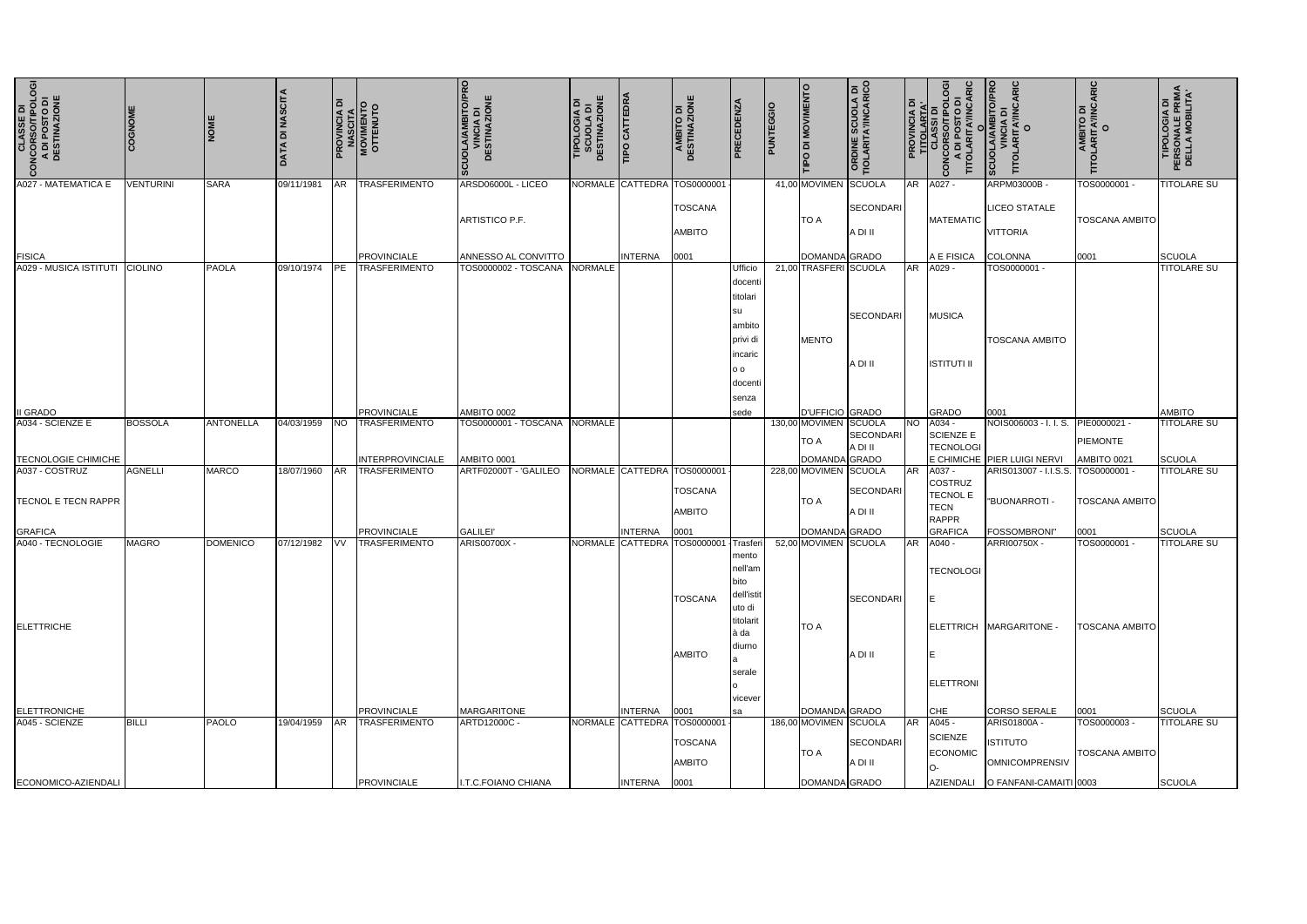| <b>CLASSE DI<br/>CONCORSO/TIPOLOGIA</b><br>A DI POSTO DI<br>DESTINAZIONE<br>$\mathbf{o}$ | COGNOMI           | <b>NOME</b>       | <b>TA DI NASCITA</b> |           | <b>PROVINCIA DI<br/>MASCITA<br/>MOVIMENTO<br/>OTTENUTO</b> | SCUOLA/AMBITO/PRO<br>VINCIA DI<br>DESTINAZIONE | <b>SCUOLA DI<br/>DESTINAZIONE</b><br>ᅙ<br>TIPOLOGIA | TIPO CATTEDRA    | AMBITO DI<br>DESTINAZIONE   | PRECEDENZA       | PUNTEGGIO | TIPO DI MOVIMENTO                        | <b>ORDINE SCUOLA DI<br/>TIOLARITA'/INCARICO</b> | ROVINCIA  | A DI POSTO DI<br>TITOLARITA'/INCARIC<br>8<br><b>OLSO4 IQ ∀</b><br>COMCORSONLO<br>COMCORSONLOI<br>COMCORSON | SCUOLA/AMBITO/PRO<br>VINCIA DI<br>TITOLARITA'/INCARIC<br>O | O<br>TITOLARITA/INCARIC<br>TITOLARITO DI | <b>TIPOLOGIA DI<br/>PERSONALE PRIMA<br/>DELLA MOBILITA'</b> |
|------------------------------------------------------------------------------------------|-------------------|-------------------|----------------------|-----------|------------------------------------------------------------|------------------------------------------------|-----------------------------------------------------|------------------|-----------------------------|------------------|-----------|------------------------------------------|-------------------------------------------------|-----------|------------------------------------------------------------------------------------------------------------|------------------------------------------------------------|------------------------------------------|-------------------------------------------------------------|
| A045 - SCIENZE                                                                           | DELLO IACONO      | <b>EUGENIA</b>    | 27/02/1967           | CE.       | <b>TRASFERIMENTO</b>                                       | TOS0000001 - TOSCANA                           | <b>NORMALE</b>                                      |                  |                             |                  |           | 33,00 MOVIMEN                            | <b>SCUOLA</b>                                   | IFL       | A045 -<br><b>SCIENZE</b>                                                                                   | FIRH01000P -                                               | TOS0000004 -                             | <b>INCARICATO SU</b>                                        |
|                                                                                          |                   |                   |                      |           |                                                            |                                                |                                                     |                  |                             |                  |           | <b>TO A</b>                              | <b>SECONDARI</b><br>A DI II                     |           | <b>ECONOMIC</b>                                                                                            | I.P.S.S.E.O.A.                                             | <b>TOSCANA AMBITO</b>                    |                                                             |
| ECONOMICO-AZIENDALI                                                                      |                   |                   |                      |           | <b>INTERPROVINCIALE</b>                                    | AMBITO 0001                                    |                                                     |                  |                             |                  |           | DOMANDA GRADO                            |                                                 |           | <b>AZIENDALI</b>                                                                                           | <b>AURELIO SAFFI</b>                                       | 0004                                     | <b>SCUOLA</b>                                               |
| A046 - SCIENZE                                                                           | <b>CALLERI</b>    | GIUSI             | 27/02/1970           |           | <b>TRASFERIMENTO</b>                                       | TOS0000003 - TOSCANA                           | <b>NORMALE</b>                                      |                  |                             | Ufficio          |           | 18,00 TRASFERI SCUOLA                    |                                                 | <b>AR</b> | A046 -                                                                                                     | TOS0000001-                                                |                                          | <b>TITOLARE SU</b>                                          |
|                                                                                          |                   |                   |                      |           |                                                            |                                                |                                                     |                  |                             | docenti          |           |                                          |                                                 |           |                                                                                                            |                                                            |                                          |                                                             |
|                                                                                          |                   |                   |                      |           |                                                            |                                                |                                                     |                  |                             | titolari         |           |                                          |                                                 |           | <b>SCIENZE</b>                                                                                             |                                                            |                                          |                                                             |
|                                                                                          |                   |                   |                      |           |                                                            |                                                |                                                     |                  |                             | su               |           |                                          | <b>SECONDARI</b>                                |           |                                                                                                            |                                                            |                                          |                                                             |
|                                                                                          |                   |                   |                      |           |                                                            |                                                |                                                     |                  |                             | ambito           |           |                                          |                                                 |           |                                                                                                            |                                                            |                                          |                                                             |
| <b>GIURIDICO-</b>                                                                        |                   |                   |                      |           |                                                            |                                                |                                                     |                  |                             | privi di         |           | <b>MENTO</b>                             |                                                 |           | GIURIDICO-                                                                                                 | <b>TOSCANA AMBITO</b>                                      |                                          |                                                             |
|                                                                                          |                   |                   |                      |           |                                                            |                                                |                                                     |                  |                             | incaric          |           |                                          | A DI II                                         |           |                                                                                                            |                                                            |                                          |                                                             |
|                                                                                          |                   |                   |                      |           |                                                            |                                                |                                                     |                  |                             | 0 <sub>0</sub>   |           |                                          |                                                 |           | <b>ECONOMIC</b>                                                                                            |                                                            |                                          |                                                             |
|                                                                                          |                   |                   |                      |           |                                                            |                                                |                                                     |                  |                             | docenti          |           |                                          |                                                 |           |                                                                                                            |                                                            |                                          |                                                             |
|                                                                                          |                   |                   |                      |           |                                                            |                                                |                                                     |                  |                             | senza            |           |                                          |                                                 |           |                                                                                                            |                                                            |                                          |                                                             |
| <b>ECONOMICHE</b><br>A046 - SCIENZE                                                      | <b>CESARI</b>     | <b>IGINO</b>      | 13/05/1970           |           | <b>PROVINCIALE</b><br><b>TRASFERIMENTO</b>                 | AMBITO 0003<br>TOS0000002 - TOSCANA            | <b>NORMALE</b>                                      |                  |                             | sede<br>Ufficio  |           | D'UFFICIO GRADO<br>24,00 TRASFERI SCUOLA |                                                 | AR        | HE<br>A046                                                                                                 | 0001<br>TOS0000001 -                                       |                                          | AMBITO<br><b>TITOLARE SU</b>                                |
|                                                                                          |                   |                   |                      | <b>BA</b> |                                                            |                                                |                                                     |                  |                             |                  |           |                                          |                                                 |           |                                                                                                            |                                                            |                                          |                                                             |
|                                                                                          |                   |                   |                      |           |                                                            |                                                |                                                     |                  |                             | docent           |           |                                          |                                                 |           |                                                                                                            |                                                            |                                          |                                                             |
|                                                                                          |                   |                   |                      |           |                                                            |                                                |                                                     |                  |                             | titolari         |           |                                          |                                                 |           | <b>SCIENZE</b>                                                                                             |                                                            |                                          |                                                             |
|                                                                                          |                   |                   |                      |           |                                                            |                                                |                                                     |                  |                             | su<br>ambito     |           |                                          | <b>SECONDARI</b>                                |           |                                                                                                            |                                                            |                                          |                                                             |
| <b>GIURIDICO-</b>                                                                        |                   |                   |                      |           |                                                            |                                                |                                                     |                  |                             | privi di         |           | <b>MENTO</b>                             |                                                 |           | GIURIDICO-                                                                                                 | <b>TOSCANA AMBITO</b>                                      |                                          |                                                             |
|                                                                                          |                   |                   |                      |           |                                                            |                                                |                                                     |                  |                             | incaric          |           |                                          |                                                 |           |                                                                                                            |                                                            |                                          |                                                             |
|                                                                                          |                   |                   |                      |           |                                                            |                                                |                                                     |                  |                             | 0 <sub>0</sub>   |           |                                          | A DI II                                         |           |                                                                                                            |                                                            |                                          |                                                             |
|                                                                                          |                   |                   |                      |           |                                                            |                                                |                                                     |                  |                             |                  |           |                                          |                                                 |           | <b>ECONOMIC</b>                                                                                            |                                                            |                                          |                                                             |
|                                                                                          |                   |                   |                      |           |                                                            |                                                |                                                     |                  |                             | docenti<br>senza |           |                                          |                                                 |           |                                                                                                            |                                                            |                                          |                                                             |
| <b>ECONOMICHE</b>                                                                        |                   |                   |                      |           | <b>PROVINCIALE</b>                                         | AMBITO 0002                                    |                                                     |                  |                             | sede             |           | D'UFFICIO GRADO                          |                                                 |           | HE                                                                                                         | 0001                                                       |                                          | <b>AMBITO</b>                                               |
| A046 - SCIENZE                                                                           | <b>GAROFANO</b>   | <b>ELENA</b>      | 23/09/1962           | PG.       | <b>TRASFERIMENTO</b>                                       | ARPS02000Q - F. REDI                           |                                                     |                  | NORMALE CATTEDRA TOS0000001 |                  |           | 187,00 MOVIMEN SCUOLA                    |                                                 | <b>AR</b> | A046                                                                                                       | ARIS01600P - ISIS                                          | TOS0000001                               | <b>TITOLARE SU</b>                                          |
|                                                                                          |                   |                   |                      |           |                                                            |                                                |                                                     |                  | <b>TOSCANA</b>              |                  |           |                                          | SECONDARI                                       |           | SCIENZE                                                                                                    |                                                            |                                          |                                                             |
| GIURIDICO-                                                                               |                   |                   |                      |           |                                                            |                                                |                                                     |                  | <b>AMBITO</b>               |                  |           | <b>TO A</b>                              | A DI II                                         |           | GIURIDICO-                                                                                                 | "ANGELO VEGNI"-                                            | <b>TOSCANA AMBITO</b>                    |                                                             |
| <b>ECONOMICHE</b>                                                                        |                   |                   |                      |           | <b>PROVINCIALE</b>                                         |                                                |                                                     | <b>INTERNA</b>   |                             |                  |           |                                          |                                                 |           | <b>ECONOMIC</b><br>HE                                                                                      | CAPEZZINE                                                  |                                          | SCUOLA                                                      |
| A046 - SCIENZE                                                                           | <b>ROSSI</b>      | <b>STEFANO</b>    | 21/05/1963           | <b>AR</b> | <b>TRASFERIMENTO</b>                                       | <b>ARRI090007 - IPSIA</b>                      |                                                     | NORMALE CATTEDRA | 0001<br>4 TOS0000001        | <b>Ufficio</b>   |           | DOMANDA GRADO<br>33,00 TRASFERI SCUOLA   |                                                 | <b>AR</b> | A046 -                                                                                                     | <b>ARIS001001 - LUCA</b>                                   | 0001<br>TOS0000001 -                     | <b>INCARICATO SU</b>                                        |
|                                                                                          |                   |                   |                      |           |                                                            |                                                |                                                     |                  |                             | docenti          |           |                                          |                                                 |           |                                                                                                            |                                                            |                                          |                                                             |
|                                                                                          |                   |                   |                      |           |                                                            |                                                |                                                     |                  | <b>TOSCANA</b>              | titolari/i       |           |                                          | <b>SECONDARI</b>                                |           | <b>SCIENZE</b>                                                                                             |                                                            |                                          |                                                             |
| GIURIDICO-                                                                               |                   |                   |                      |           |                                                            |                                                |                                                     |                  |                             | ncarica          |           | <b>MENTO</b>                             |                                                 |           | GIURIDICO-                                                                                                 |                                                            | <b>TOSCANA AMBITO</b>                    |                                                             |
|                                                                                          |                   |                   |                      |           |                                                            |                                                |                                                     |                  | <b>AMBITO</b>               | ti su            |           |                                          | A DI II                                         |           | <b>ECONOMIC</b>                                                                                            |                                                            |                                          |                                                             |
| ECONOMICHE                                                                               |                   |                   |                      |           | <b>PROVINCIALE</b>                                         | <b>FOIANO CHIANA</b>                           |                                                     | <b>INTERNA</b>   | 0001                        | scuola           |           | D'UFFICIO GRADO                          |                                                 |           | <b>HE</b>                                                                                                  | SIGNORELLI                                                 | 0001                                     | SCUOLA                                                      |
| A046 - SCIENZE                                                                           | <b>SANTAMARIA</b> | <b>ANTONELLA</b>  | 19/12/1972           | IFG.      | <b>TRASFERIMENTO</b>                                       | TOS0000002 - TOSCANA NORMALE                   |                                                     |                  |                             |                  |           | 94,00 MOVIMEN SCUOLA                     |                                                 | <b>AR</b> | $HH -$                                                                                                     | ARTF02000T -                                               | TOS0000001 -                             | <b>TITOLARE SU</b>                                          |
| GIURIDICO-                                                                               |                   |                   |                      |           |                                                            |                                                |                                                     |                  |                             |                  |           | <b>TO A</b>                              | SECONDARI                                       |           |                                                                                                            |                                                            | <b>TOSCANA AMBITO</b>                    |                                                             |
|                                                                                          |                   |                   |                      |           |                                                            |                                                |                                                     |                  |                             |                  |           |                                          | A DI II                                         |           |                                                                                                            |                                                            |                                          |                                                             |
| <b>ECONOMICHE</b><br>A046 - SCIENZE                                                      | <b>TRIPODI</b>    | <b>CARMELINDA</b> | 21/12/1977           | IRC.      | <b>PROVINCIALE</b><br><b>TRASFERIMENTO</b>                 | AMBITO 0002<br>TOS0000001 - TOSCANA            | <b>NORMALE</b>                                      |                  |                             |                  |           | DOMANDA GRADO<br>48,00 MOVIMEN SCUOLA    |                                                 | <b>AR</b> | A046 -                                                                                                     | SOSTEGNO   'GALILEO GALILEI'<br>ARIS01800A -               | 0001<br>TOS0000003                       | SCUOLA<br><b>INCARICATO SU</b>                              |
|                                                                                          |                   |                   |                      |           |                                                            |                                                |                                                     |                  |                             |                  |           |                                          |                                                 |           | <b>SCIENZE</b>                                                                                             |                                                            |                                          |                                                             |
| <b>GIURIDICO-</b>                                                                        |                   |                   |                      |           |                                                            |                                                |                                                     |                  |                             |                  |           | <b>TO A</b>                              | <b>SECONDARI</b>                                |           | GIURIDICO-                                                                                                 | <b>ISTITUTO</b>                                            | <b>TOSCANA AMBITO</b>                    |                                                             |
|                                                                                          |                   |                   |                      |           |                                                            |                                                |                                                     |                  |                             |                  |           |                                          | A DI II                                         |           | <b>ECONOMIC</b>                                                                                            | <b>OMNICOMPRENSIV</b>                                      |                                          |                                                             |
| ECONOMICHE                                                                               |                   |                   |                      |           | <b>PROVINCIALE</b>                                         | AMBITO 0001                                    |                                                     |                  |                             |                  |           | DOMANDA GRADO                            |                                                 |           | HE.                                                                                                        | O FANFANI-CAMAITI 0003                                     |                                          | SCUOLA                                                      |
|                                                                                          |                   |                   |                      |           |                                                            |                                                |                                                     |                  |                             |                  |           |                                          |                                                 |           |                                                                                                            |                                                            |                                          |                                                             |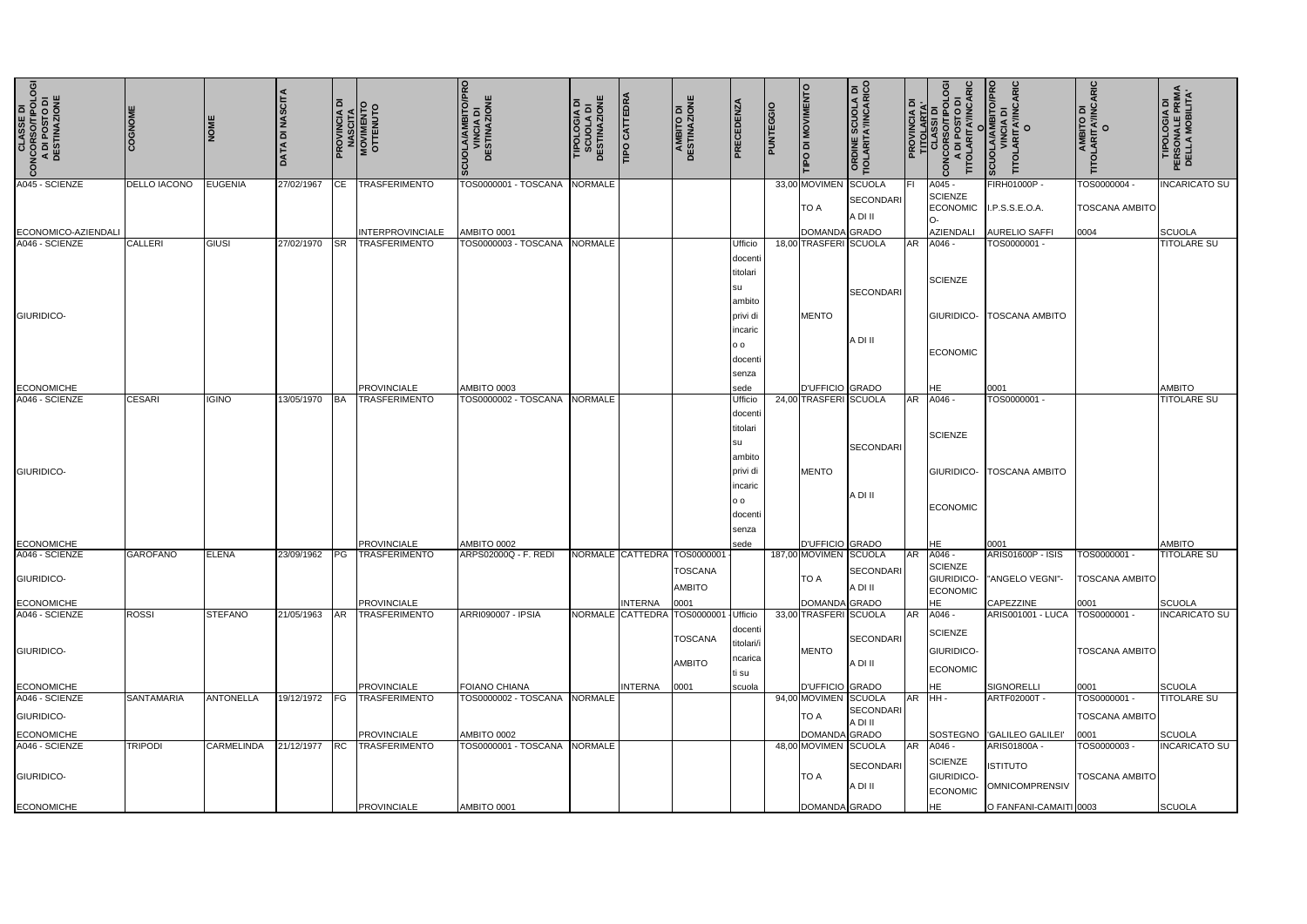| <b>CLASSE DI<br/>CONCORSO/TIPOLOGI<br/>A DI POSTO DI<br/>DESTINAZIONE</b> | COGNOM             | <b>NOM</b>       | <b>DI NASCITA</b><br>DATA | ᅙ          | <b>PROVINCIA DI<br/>NASCITA<br/>MOVIMENTO<br/>OTTENUTO</b> | <b>TO/PRO</b><br><b>;UOLA/AMBITO/PP<br/>VINCIA DI<br/>DESTINAZIONE</b> | <b>SCUOLA DI<br/>DESTINAZIONE</b><br><b>TIPOLOGIA DI<br/>SCUOLA DI</b> | <b>TIPO CATTEDRA</b> | ш<br>AMBITO DI<br>DESTINAZIONE                | PRECEDENZA | <b>PUNTEGGIO</b> | <b>DI MOVIMENTO</b><br>$\circ$  | <b>ORDINE SCUOLA DI<br/>TIOLARITA'/INCARICO</b> | ᅙ<br><b>PROVINCIA</b> | TITOLARTA'<br>CONCORSOTIPOLO<br>CONCORSOTIPOLO<br>A DI POSTO DI<br>TITOLARITA'/INCAF | O<br><b>AMBITO/F</b><br>CIA DI<br>$\overline{d}$<br>cuo | AMBITO DI<br>)LARITA′/INCARIC<br>O<br>TITO | <b>TIPOLOGIA DI<br/>PERSONALE PRIMA<br/>DELLA MOBILITA'</b> |
|---------------------------------------------------------------------------|--------------------|------------------|---------------------------|------------|------------------------------------------------------------|------------------------------------------------------------------------|------------------------------------------------------------------------|----------------------|-----------------------------------------------|------------|------------------|---------------------------------|-------------------------------------------------|-----------------------|--------------------------------------------------------------------------------------|---------------------------------------------------------|--------------------------------------------|-------------------------------------------------------------|
| A047 - SCIENZE                                                            | <b>SORRENTI</b>    | <b>REGINALDO</b> | 28/09/1967                |            | RM TRASFERIMENTO                                           | TOS0000002 - TOSCANA                                                   | <b>NORMALE</b>                                                         |                      |                                               |            |                  | 28,00 MOVIMEN                   | SCUOLA                                          | LC.                   | A047 -<br><b>SCIENZE</b>                                                             | LCIS008004 - I.I.S.                                     | - OM0000016.                               | <b>INCARICATO SU</b>                                        |
| <b>MATEMATICHE</b>                                                        |                    |                  |                           |            |                                                            |                                                                        |                                                                        |                      |                                               |            |                  | TO A                            | <b>SECONDARI</b><br>A DI II                     |                       | <b>HE</b>                                                                            | MATEMATIC   "LORENZO ROTA"                              | <b>LOMBARDIA</b>                           |                                                             |
| <b>APPLICATE</b>                                                          |                    |                  |                           |            | <b>INTERPROVINCIALE</b>                                    | AMBITO 0002                                                            |                                                                        |                      |                                               |            |                  | <b>DOMANDA</b> GRADO            |                                                 |                       |                                                                                      | APPLICATE   DI CALOLZIOCORTE AMBITO 0016                |                                            | SCUOLA                                                      |
| A047 - SCIENZE                                                            | <b>VICHI</b>       | LUANA            | 03/05/1971                | <b>ITA</b> | <b>TRASFERIMENTO</b>                                       | TOS0000001 - TOSCANA NORMALE                                           |                                                                        |                      |                                               |            |                  | 18,00 MOVIMEN SCUOLA            |                                                 | <b>BL</b>             | A047 -<br><b>SCIENZE</b>                                                             | BLTD020002 - ITE                                        | VEN0000010 -                               | <b>INCARICATO SU</b>                                        |
| <b>MATEMATICHE</b>                                                        |                    |                  |                           |            |                                                            |                                                                        |                                                                        |                      |                                               |            |                  | TO A                            | SECONDARI<br>A DI II                            |                       | <b>MATEMATIC</b><br>HE                                                               |                                                         | <b>VENETO AMBITO</b>                       |                                                             |
| <b>APPLICATE</b>                                                          |                    |                  |                           |            | <b>INTERPROVINCIALE</b>                                    | AMBITO 0001                                                            |                                                                        |                      |                                               |            |                  | DOMANDA GRADO                   |                                                 |                       |                                                                                      | APPLICATE   "P. F. CALVI"                               | 0010                                       | SCUOLA                                                      |
| A048 - SCIENZE<br><b>MOTORIE E SPORTIVE II</b>                            | ANANIA             | <b>LICIA</b>     | 12/02/1963                | VE         | PASSAGGIO DI RUOLO ARPS02000Q - F. REDI                    |                                                                        |                                                                        | NORMALE CATTEDRA     | TOS0000001<br><b>TOSCANA</b>                  |            |                  | 121.00 MOVIMEN<br>TO A          | SCUOLA<br>SECONDARI                             |                       | AR EH-SOST.<br><b>MINORATI</b>                                                       | ARMM83701L - "IV                                        | FOS0000001 -<br><b>TOSCANA AMBITO</b>      | <b>TITOLARE SU</b>                                          |
|                                                                           |                    |                  |                           |            | <b>PROVINCIALE</b>                                         |                                                                        |                                                                        | <b>INTERNA</b>       | AMBITO                                        |            |                  |                                 | A DI I                                          |                       |                                                                                      |                                                         |                                            |                                                             |
| <b>GRADO</b><br>A048 - SCIENZE                                            | <b>BONCOMPAGNI</b> | <b>LUCA</b>      | 19/08/1965                | <b>IPG</b> |                                                            | PASSAGGIO DI RUOLO TOS0000001 - TOSCANA                                | <b>NORMALE</b>                                                         |                      | 0001                                          |            |                  | DOMANDA GRADO<br>109,00 MOVIMEN | SCUOLA                                          |                       |                                                                                      | PSICOFISICI NOVEMBRE"<br>ARMM827012 -                   | 0001<br>TOS0000002 -                       | SCUOLA<br><b>TITOLARE SU</b>                                |
| MOTORIE E SPORTIVE II                                                     |                    |                  |                           |            |                                                            |                                                                        |                                                                        |                      |                                               |            |                  | TO A                            | SECONDARI<br>A DI I                             |                       | MOT. E<br>SPORT. SC.                                                                 |                                                         | TOSCANA AMBITO                             |                                                             |
| <b>GRADO</b>                                                              |                    |                  |                           |            | <b>PROVINCIALE</b>                                         | AMBITO 0001                                                            |                                                                        |                      |                                               |            |                  | <b>DOMANDA</b> GRADO            |                                                 |                       | I GR.                                                                                | "MASACCIO"                                              | 0002                                       | SCUOLA                                                      |
| A048 - SCIENZE                                                            | <b>BULLETTI</b>    | <b>ANNALISA</b>  | 16/11/1967                | <b>AR</b>  | <b>TRASFERIMENTO</b>                                       | <b>ARPC010002 - LICEO</b>                                              |                                                                        | NORMALE CATTEDRA     | TOS0000001                                    |            |                  | 36,00 MOVIMEN                   | SCUOLA                                          | AR.                   | A048 -                                                                               | ARIS00700X -                                            | TOS0000001 -                               | <b>INCARICATO SU</b>                                        |
| MOTORIE E SPORTIVE II                                                     |                    |                  |                           |            |                                                            | GINNASIO STATALE "F.                                                   |                                                                        |                      | <b>TOSCANA</b><br>AMBITO                      |            |                  | TO A                            | <b>SECONDARI</b><br>A DI II                     |                       | <b>SCIENZE</b><br><b>MOTORIE E</b><br><b>SPORTIVE II</b>                             |                                                         | TOSCANA AMBITO                             |                                                             |
| <b>GRADO</b>                                                              |                    |                  |                           |            | <b>PROVINCIALE</b>                                         | PETRARCA"                                                              |                                                                        | <b>INTERNA</b>       | 0001                                          |            |                  | <b>DOMANDA</b> GRADO            |                                                 |                       | <b>GRADO</b>                                                                         | <b>MARGARITONE</b>                                      | 0001                                       | SCUOLA                                                      |
| A048 - SCIENZE                                                            | CARUSO             | <b>MARIO</b>     | 28/03/1972 AR             |            | <b>TRASFERIMENTO</b>                                       | ARSD06000L - LICEO                                                     |                                                                        | NORMALE CATTEDRA     | TOS0000001                                    |            |                  | 133,00 MOVIMEN SCUOLA           |                                                 | AR                    | A048 -                                                                               | ARPM03000B-                                             | TOS0000001                                 | <b>TITOLARE SU</b>                                          |
| <b>MOTORIE E SPORTIVE II</b>                                              |                    |                  |                           |            |                                                            | ARTISTICO P.F.                                                         |                                                                        |                      | <b>TOSCANA</b><br>AMBITO                      |            |                  | TO A                            | <b>SECONDARI</b><br>A DI II                     |                       | <b>SCIENZE</b><br><b>MOTORIE E</b><br>SPORTIVE II VITTORIA                           | <b>LICEO STATALE</b>                                    | TOSCANA AMBITO                             |                                                             |
| <b>GRADO</b>                                                              |                    |                  |                           |            | <b>PROVINCIALE</b>                                         | ANNESSO AL CONVITTO                                                    |                                                                        | ESTERNA              | 0001                                          |            |                  | DOMANDA GRADO                   |                                                 |                       | GRADO                                                                                | <b>COLONNA</b>                                          | 0001                                       | SCUOLA                                                      |
| A048 - SCIENZE                                                            | <b>FABBRICIANI</b> | <b>ANTONELLA</b> | 06/04/1959                | <b>AR</b>  | PASSAGGIO DI RUOLO ARPM03000B - LICEO                      |                                                                        |                                                                        |                      | NORMALE CATTEDRA TOS0000001                   |            |                  | 145,00 MOVIMEN SCUOLA           |                                                 |                       | AR EH-SOST.                                                                          | ARMM839018 - "F.                                        | TOS0000001 -                               | <b>TITOLARE SU</b>                                          |
| <b>MOTORIE E SPORTIVE II</b>                                              |                    |                  |                           |            |                                                            | <b>STATALE VITTORIA</b>                                                |                                                                        |                      | <b>TOSCANA</b><br><b>AMBITO</b>               |            |                  | TO A                            | <b>SECONDARI</b><br>A DI I                      |                       | <b>MINORATI</b>                                                                      |                                                         | <b>TOSCANA AMBITO</b>                      |                                                             |
| <b>GRADO</b>                                                              |                    |                  |                           | <b>AR</b>  | <b>PROVINCIALE</b>                                         | COLONNA<br>TOS0000001 - TOSCANA NORMALE                                |                                                                        | <b>INTERNA</b>       | 0001                                          |            |                  | DOMANDA GRADO                   |                                                 |                       |                                                                                      | PSICOFISICI SEVERI" AREZZO                              | 0001                                       | SCUOLA                                                      |
| A048 - SCIENZE<br>MOTORIE E SPORTIVE II                                   | <b>FANICCHI</b>    | <b>FRANCESCO</b> | 19/05/1974                |            | <b>TRASFERIMENTO</b>                                       |                                                                        |                                                                        |                      |                                               |            |                  | 80,00 MOVIMEN SCUOLA<br>TO A    | SECONDARI<br>A DI II                            | AR HH-                |                                                                                      | ARIS001001 - LUCA                                       | TOS0000001 -<br><b>TOSCANA AMBITO</b>      | <b>TITOLARE SU</b>                                          |
| <b>GRADO</b>                                                              |                    |                  |                           |            | <b>PROVINCIALE</b>                                         | AMBITO 0001                                                            |                                                                        |                      |                                               |            |                  | <b>DOMANDA</b> GRADO            |                                                 |                       |                                                                                      | SOSTEGNO SIGNORELLI                                     | 0001                                       | SCUOLA                                                      |
| A048 - SCIENZE                                                            | <b>MONTANINI</b>   | <b>FRANCESCA</b> | 02/05/1985                | <b>RM</b>  | <b>TRASFERIMENTO</b>                                       | ARIS013007 - I.I.S.S.                                                  |                                                                        |                      | NORMALE CATTEDRA TOS0000001                   |            |                  | 36,00 MOVIMEN SCUOLA            |                                                 |                       | RM A048 -                                                                            | RMIS121002 -                                            | LAZ0000003-                                | <b>INCARICATO SU</b>                                        |
| <b>MOTORIE E SPORTIVE II</b>                                              |                    |                  |                           |            |                                                            | "BUONARROTI-                                                           |                                                                        |                      | TOSCANA<br>AMBITO                             |            |                  | TO A                            | <b>SECONDARI</b><br>A DI II                     |                       | <b>SCIENZE</b><br><b>MOTORIE E</b><br><b>SPORTIVE II</b>                             |                                                         | <b>LAZIO AMBITO</b>                        |                                                             |
| <b>GRADO</b>                                                              |                    |                  |                           |            | INTERPROVINCIALE                                           | <b>FOSSOMBRONI"</b>                                                    |                                                                        | <b>INTERNA</b>       | 0001                                          |            |                  | DOMANDA GRADO                   |                                                 |                       | <b>GRADO</b>                                                                         | GIORGI - WOOLF                                          | 0003                                       | SCUOLA                                                      |
| A048 - SCIENZE<br><b>MOTORIE E SPORTIVE II</b>                            | TRAPANI            | SILVIO           | 06/06/1987                | IPL        | <b>ITRASFERIMENTO</b>                                      | ARIS01200B - ENRICO                                                    |                                                                        |                      | NORMALE CATTEDRA TOS0000003<br><b>TOSCANA</b> |            |                  | 30,00 MOVIMEN SCUOLA<br>TO A    | <b>SECONDARI</b>                                | IEL.                  | A048 -<br><b>SCIENZE</b><br>MOTORIE E                                                | <b>FIIS01100B-</b>                                      | TOS0000007 -<br>TOSCANA AMBITO             | <b>INCARICATO SU</b>                                        |
| <b>GRADO</b>                                                              |                    |                  |                           |            | INTERPROVINCIALE FERMI                                     |                                                                        |                                                                        | <b>ESTERNA</b>       | AMBITO<br>0003                                |            |                  | DOMANDA GRADO                   | A DI II                                         |                       | SPORTIVE II<br><b>GRADO</b>                                                          | <b>GIORGIO VASARI</b>                                   | 0007                                       | SCUOLA                                                      |
|                                                                           |                    |                  |                           |            |                                                            |                                                                        |                                                                        |                      |                                               |            |                  |                                 |                                                 |                       |                                                                                      |                                                         |                                            |                                                             |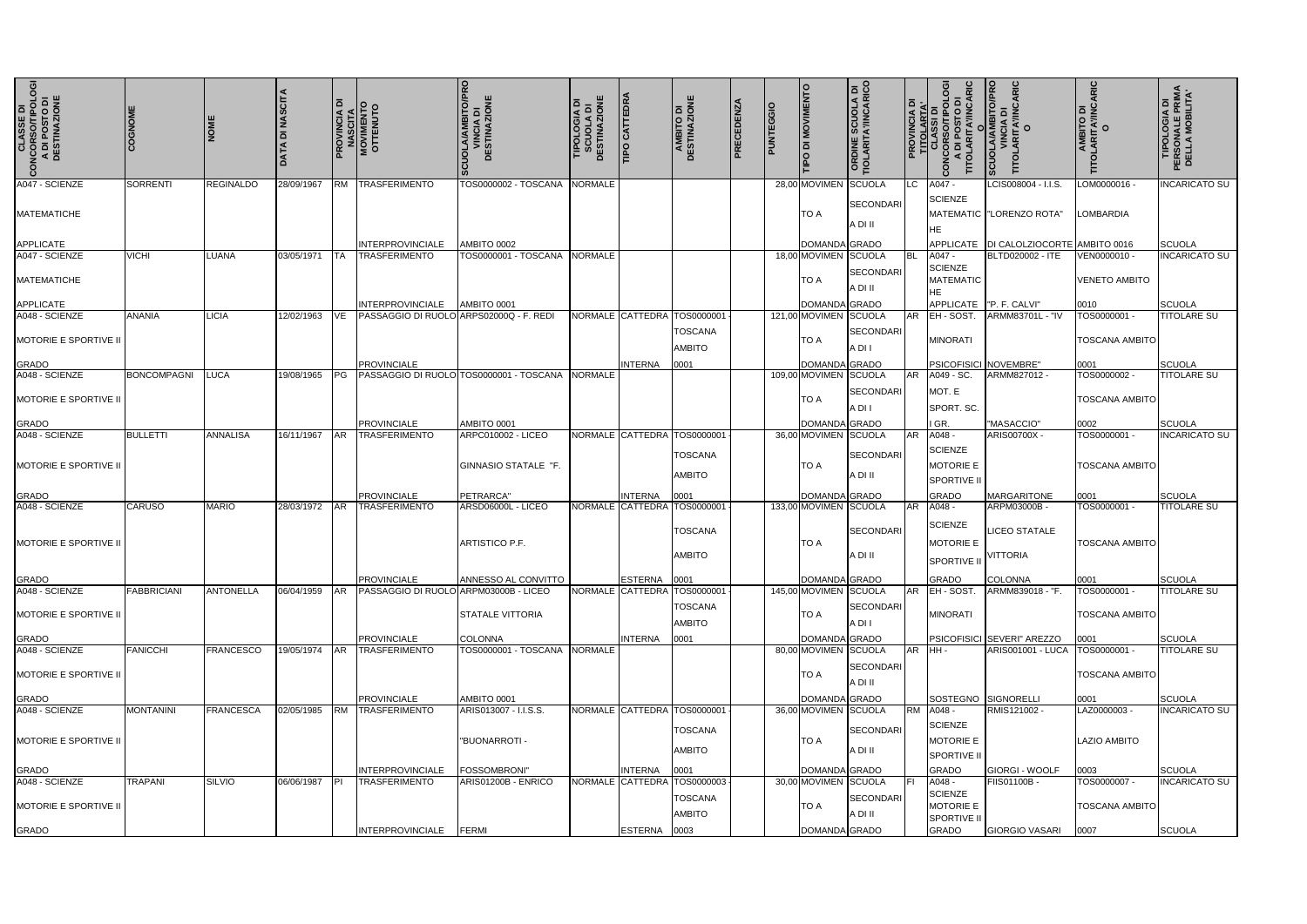| <b>CLASSE DI<br/>CONCORSO/TIPOLOGIA</b><br>A DI POSTO DI<br>DESTINAZIONE | <b>COGNOM</b>      |                  | <b>DATA DI NASCITA</b> | ᅙ          | <b>PROVINCIA DI<br/>MASCITA<br/>MOVIMENTO</b><br>OTTENUTO | SCUOLA/AMBITO/PRO<br>VINCIA DI<br>DESTINAZIONE | <b>DESTINAZIONE</b><br>TIPOLOGIA DI | <b>TIPO CATTEDRA</b>        | Ш<br>AMBITO DI<br>PESTINAZIONE<br>$\overline{\mathbf{a}}$ | PRECEDENZA                                                     | <b>PUNTEGGIO</b> | <b>DI MOVIMENTO</b><br>$\overline{a}$  | <b>ORDINE SCUOLA DI<br/>TIOLARITA'/INCARICO</b> | $\overline{\mathbf{a}}$<br>PROVINCIA | <b>CONCORSO/TIPOLO</b><br>A DI POSTO DI<br>TITOLARITA/INCAI            | O<br>A/AMBITO/F<br>/INCIA DI<br>\RITA'/INCA<br>$\vec{0}$<br>scuo | AMBITO DI<br>)LARITA′/INCARIC<br>O<br>TITO | <b>TIPOLOGIA DI<br/>PERSONALE PRIMA<br/>DELLA MOBILITA'</b> |
|--------------------------------------------------------------------------|--------------------|------------------|------------------------|------------|-----------------------------------------------------------|------------------------------------------------|-------------------------------------|-----------------------------|-----------------------------------------------------------|----------------------------------------------------------------|------------------|----------------------------------------|-------------------------------------------------|--------------------------------------|------------------------------------------------------------------------|------------------------------------------------------------------|--------------------------------------------|-------------------------------------------------------------|
| A050 - SCIENZE NAT,                                                      | <b>BIZZARRI</b>    | <b>ESMERALDA</b> | 02/12/1982             | IFI.       | <b>TRASFERIMENTO</b>                                      | ARIS019006                                     |                                     |                             | NORMALE CATTEDRA TOS0000002<br>TOSCANA                    |                                                                |                  | 41,00 MOVIMEN                          | SCUOLA<br>SECONDARI                             | Isı                                  | A050 -<br><b>SCIENZE</b>                                               | SITF05000T -                                                     | FOS0000025 -<br><b>TOSCANA AMBITO</b>      | <b>INCARICATO SU</b>                                        |
|                                                                          |                    |                  |                        |            |                                                           |                                                |                                     |                             | <b>AMBITO</b>                                             |                                                                |                  | TO A                                   | A DI II                                         |                                      | NAT, CHIM E                                                            |                                                                  |                                            |                                                             |
| CHIM E BIOLOG                                                            |                    |                  |                        |            | INTERPROVINCIALE                                          | <b>BENEDETTO VARCHI</b>                        |                                     | <b>INTERNA</b>              | 0002                                                      |                                                                |                  | DOMANDA GRADO                          |                                                 |                                      | <b>BIOLOG</b>                                                          | <b>AVOGADRO</b>                                                  | 0025                                       | SCUOLA                                                      |
| A050 - SCIENZE NAT.                                                      | <b>FULMINANTE</b>  | <b>EMILIO</b>    | 02/11/1975             | <b>INA</b> | <b>TRASFERIMENTO</b>                                      | ARTF02000T - 'GALILEO                          |                                     | NORMALE CATTEDRA TOS0000001 | <b>TOSCANA</b><br><b>AMBITO</b>                           |                                                                |                  | 62,00 MOVIMEN SCUOLA<br><b>TO A</b>    | SECONDARI<br>A DI II                            | <b>AR</b>                            | A050 -<br><b>SCIENZE</b><br>NAT, CHIM E                                | ARIS00800Q -                                                     | TOS0000002 -<br>TOSCANA AMBITO             | <b>INCARICATO SU</b>                                        |
| <b>CHIM E BIOLOG</b>                                                     |                    |                  |                        |            | <b>PROVINCIALE</b>                                        | <b>GALILEI</b>                                 |                                     | INTERNA                     | 0001                                                      |                                                                |                  | DOMANDA GRADO                          |                                                 |                                      | <b>BIOLOG</b>                                                          | I.S.I.S. "VALDARNO"                                              | 0002                                       | SCUOLA                                                      |
| A050 - SCIENZE NAT,                                                      | <b>LEANDRI</b>     | <b>DONATA</b>    | 01/06/1981             | <b>IPG</b> | PASSAGGIO DI RUOLO                                        | ARIS01700E -                                   |                                     | NORMALE CATTEDRA            | TOS0000003<br><b>TOSCANA</b><br><b>AMBITO</b>             |                                                                |                  | 63,00 MOVIMEN<br><b>TO A</b>           | SCUOLA<br><b>SECONDARI</b><br>A DI I            | <b>AR</b>                            | A028 -<br><b>MATEMATIC</b><br>ΑE                                       | ARMM83701L - "IV                                                 | TOS0000001 -<br><b>TOSCANA AMBITO</b>      | <b>TITOLARE SU</b>                                          |
| <b>CHIM E BIOLOG</b>                                                     |                    |                  |                        |            | <b>PROVINCIALE</b>                                        | <b>G.GIOVAGNOLI</b>                            |                                     | INTERNA                     | 0003                                                      |                                                                |                  | DOMANDA GRADO                          |                                                 |                                      | <b>SCIENZE</b>                                                         | NOVEMBRE"                                                        | 0001                                       | SCUOLA                                                      |
| A050 - SCIENZE NAT,                                                      | LUCIANI            | <b>PAOLA</b>     | 29/06/1970             | <b>AR</b>  | <b>TRASFERIMENTO</b>                                      | ARPS02000Q - F. REDI                           |                                     | NORMALE CATTEDRA TOS0000001 | <b>TOSCANA</b><br><b>AMBITO</b>                           |                                                                |                  | 34,00 MOVIMEN SCUOLA<br>TO A           | <b>SECONDARI</b><br>A DI II                     | <b>AR</b>                            | A050 -<br><b>SCIENZE</b><br>NAT, CHIM E                                | ARIS019006 -<br><b>BENEDETTO</b>                                 | TOS0000002-<br><b>TOSCANA AMBITO</b>       | <b>INCARICATO SU</b>                                        |
| CHIM E BIOLOG                                                            |                    |                  |                        |            | <b>PROVINCIALE</b>                                        |                                                |                                     | <b>INTERNA</b>              | 0001                                                      |                                                                |                  | DOMANDA GRADO                          |                                                 |                                      | <b>BIOLOG</b>                                                          | <b>VARCHI</b>                                                    | 0002                                       | SCUOLA                                                      |
| A050 - SCIENZE NAT,                                                      | <b>TOTI</b>        | <b>FRANCESCO</b> | 19/09/1987             | <b>AR</b>  | <b>TRASFERIMENTO</b>                                      | TOS0000001 - TOSCANA NORMALE                   |                                     |                             |                                                           |                                                                |                  | 23,00 MOVIMEN<br><b>TO A</b>           | SCUOLA<br><b>SECONDARI</b><br>A DI II           | IGR.                                 | A050 -<br><b>SCIENZE</b><br>NAT, CHIM E                                | TOS0000009 -<br><b>TOSCANA AMBITO</b>                            |                                            | <b>TITOLARE SU</b>                                          |
| CHIM E BIOLOG                                                            |                    |                  |                        |            | <b>INTERPROVINCIALE</b>                                   | AMBITO 0001                                    |                                     |                             |                                                           |                                                                |                  | DOMAND                                 | GRADO                                           |                                      | <b>BIOLOG</b>                                                          | 0009                                                             |                                            | <b>AMBITO</b>                                               |
| A050 - SCIENZE NAT                                                       | <b>TRONCELLITO</b> | <b>NICOLA</b>    | 17/04/1964             | ICS        | PASSAGGIO DI RUOLO                                        | ARIS00800Q - I.S.I.S.                          |                                     |                             | NORMALE CATTEDRA TOS0000002                               |                                                                |                  | 169,00 MOVIMEN                         | SCUOLA                                          | <b>AR</b>                            | <b>B012 - LAB</b>                                                      | ARIS00800Q -                                                     | TOS0000002                                 | <b>TITOLARE SU</b>                                          |
|                                                                          |                    |                  |                        |            |                                                           |                                                |                                     |                             | <b>TOSCANA</b><br><b>AMBITO</b>                           |                                                                |                  | <b>TO A</b>                            | <b>SECONDARI</b><br>A DI II                     |                                      | <b>SCIENZE E</b><br><b>TECNOL</b><br><b>CHIM</b>                       |                                                                  | TOSCANA AMBITO                             |                                                             |
| CHIM E BIOLOG                                                            |                    |                  |                        |            | <b>PROVINCIALE</b>                                        | "VALDARNO"                                     |                                     | <b>INTERNA</b>              | 0002                                                      |                                                                |                  | <b>DOMANDA</b> GRADO                   |                                                 |                                      | <b>MICROBIOL</b>                                                       | I.S.I.S. "VALDARNO"                                              | 0002                                       | SCUOLA                                                      |
| A051 - SCIENZE,                                                          | <b>ALBERTI</b>     | ANDREA           | 26/05/1974             | <b>IPG</b> | PASSAGGIO DI RUOLO                                        | ARIS01800A - ISTITUTO<br>OMNICOMPRENSIVO       |                                     | NORMALE CATTEDRA            | TOS0000003<br><b>TOSCANA</b><br>AMBITO                    |                                                                |                  | 72,00 MOVIMEN<br><b>TO A</b>           | SCUOLA<br>SECONDARI<br>A DI II                  | PG                                   | <b>B011 - LAB</b><br>SCIENZE E<br><b>TECNOL</b>                        | PGIS02800V - I.I.S.<br>"PATRIZI-BALDELLI- UMBRIA AMBITO          | UMB0000001 -                               | <b>TITOLARE SU</b>                                          |
| <b>TECNOL E TECN AGR</b>                                                 |                    |                  |                        |            | <b>INTERPROVINCIALE</b>                                   | FANFANI-CAMAITI                                |                                     | <b>INTERNA</b>              | 0003                                                      |                                                                |                  | DOMANDA GRADO                          |                                                 |                                      | AGRARIE                                                                | CAVALLOTTI"                                                      | 0001                                       | SCUOLA                                                      |
| A054 - STORIA                                                            | <b>CIOFFI</b>      | <b>SILVIA</b>    | 04/10/1969             | <b>RM</b>  | <b>ITRASFERIMENTO</b>                                     | <b>ARIS001001 - LUCA</b>                       |                                     |                             | NORMALE CATTEDRA TOS0000001                               |                                                                |                  | 19,00 MOVIMEN SCUOLA                   |                                                 | ΙVΙ                                  | A054 -                                                                 | <b>VIIS022004 - IIS</b>                                          | VEN0000007-                                | <b>INCARICATO SU</b>                                        |
|                                                                          |                    |                  |                        |            |                                                           |                                                |                                     |                             | <b>TOSCANA</b><br><b>AMBITO</b>                           |                                                                |                  | <b>TO A</b>                            | <b>SECONDARI</b><br>A DI II                     |                                      | <b>STORIA</b>                                                          | "MARZOTTO-<br>LUZZATTI" DI                                       | <b>VENETO AMBITO</b>                       |                                                             |
| DELL'ARTE                                                                |                    |                  |                        |            | <b>INTERPROVINCIALE</b>                                   | SIGNORELLI                                     |                                     | <b>INTERNA</b>              | 0001                                                      |                                                                |                  | DOMANDA GRADO                          |                                                 |                                      |                                                                        | DELL'ARTE VALDAGNO                                               | 0007                                       | SCUOLA                                                      |
| A054 - STORIA                                                            | <b>FABBRI</b>      | <b>VALENTINA</b> | 18/02/1980             | IPG.       | <b>TRASFERIMENTO</b>                                      | TOS0000002 - TOSCANA NORMALE                   |                                     |                             |                                                           |                                                                |                  | 19,00 MOVIMEN SCUOLA<br>TO A           | <b>SECONDARI</b><br>A DI II                     | VA.                                  | A054 -<br><b>STORIA</b>                                                | VATD08000G - I.T.C.<br>"GINO ZAPPA" -                            | LOM0000035 -<br>LOMBARDIA                  | <b>INCARICATO SU</b>                                        |
| DELL'ARTE                                                                |                    |                  |                        |            | <b>INTERPROVINCIALE</b>                                   | AMBITO 0002                                    |                                     |                             |                                                           |                                                                |                  | DOMANDA GRADO                          |                                                 |                                      | DELL'ARTE SARONNO                                                      |                                                                  | AMBITO 0035                                | SCUOLA                                                      |
| A066 - TRATT TESTI<br><b>DATI APPLIC</b>                                 | <b>NASI</b>        | <b>GLORIA</b>    | 30/10/1956             | <b>AR</b>  | <b>TRASFERIMENTO</b>                                      | TOS0000001 - TOSCANA NORMALE                   |                                     |                             |                                                           | Trasferi<br>mento<br>d'ufficio<br>esuber<br>sull'am<br>bito di |                  | 287,00 TRASFERI SCUOLA<br><b>MENTO</b> | <b>SECONDARI</b><br>A DI II                     |                                      | <b>TRATT</b><br><b>TESTI DATI</b><br><b>APPLIC</b><br><b>INFORMATI</b> | ARIS00700X -                                                     | TOS0000001 -<br><b>TOSCANA AMBITO</b>      | <b>TITOLARE SU</b>                                          |
| <b>INFORMATICA</b>                                                       |                    |                  |                        |            | <b>PROVINCIALE</b>                                        | AMBITO 0001                                    |                                     |                             |                                                           | titolarit                                                      |                  | D'UFFICIO GRADO                        |                                                 |                                      | СA                                                                     | <b>MARGARITONE</b>                                               | 0001                                       | SCUOLA                                                      |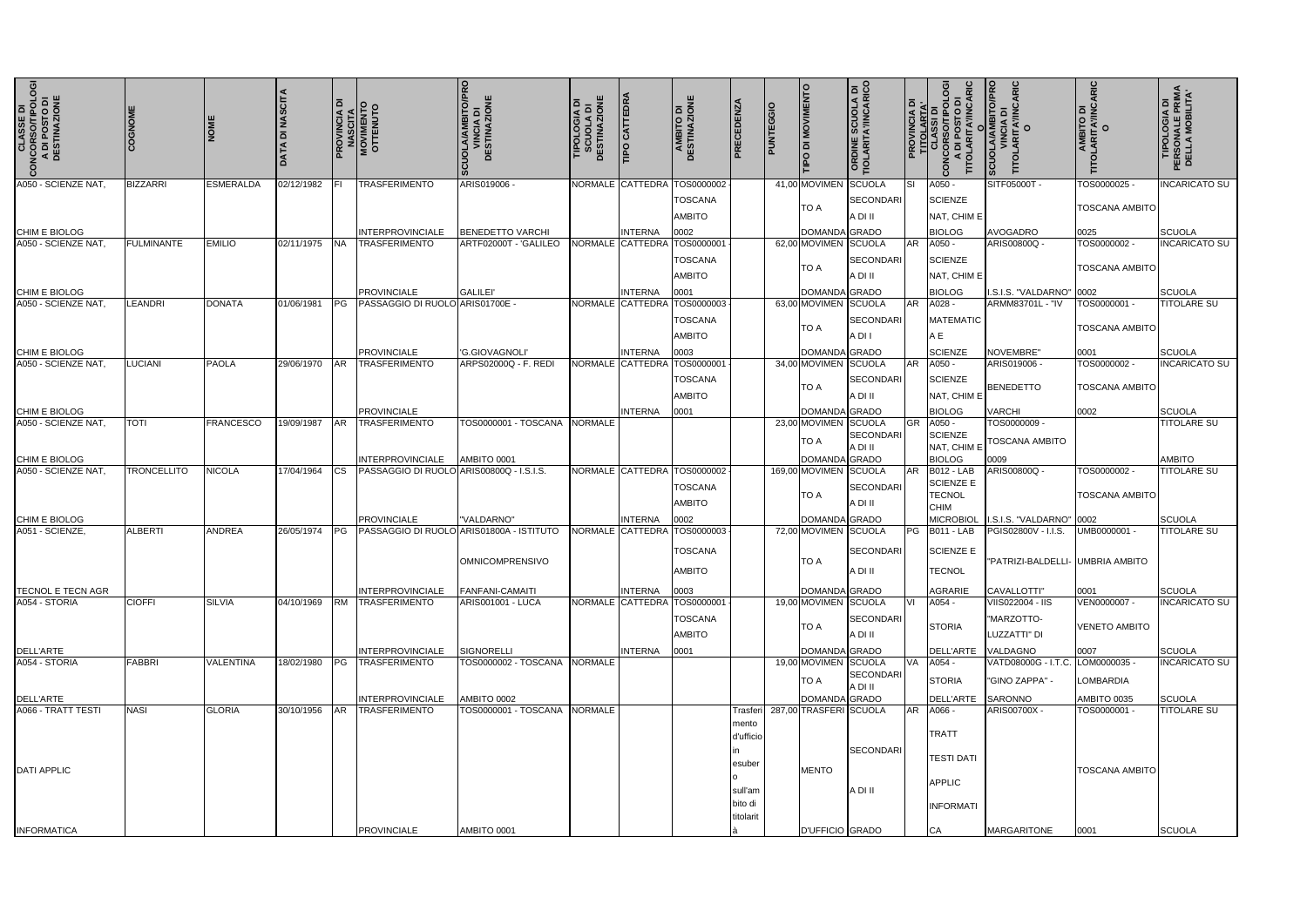| <b>CLASSE DI<br/>CONCORSO/TIPOLOGI</b><br>A DI POSTO DI<br>DESTINAZIONE | COGNOME           |                  | <b>ATA DI NASCITA</b> |           | <b>PROVINCIA DI<br/>NASCITA<br/>MOVIMENTO</b><br>OTTENUTO | MBITO/PRO<br>)IA DI<br><b>DESTINAZIONE</b><br><b>CUOLA/AI</b> | <b>IONE</b><br>TIPOLOGIA<br>SCUOLA<br>DESTINAZI | <b>IPO CATTEDR</b>        | AMBITO DI<br>DESTINAZIONE                               | PRECEDENZA | PUNTEGGIO | <b>MOVIMENTO</b><br>$\frac{1}{\sqrt{2}}$ | SCUOLA DI<br>TAYINCARICO<br>ORDINE |     | ပ္ပ<br><b>PROVINCIA DI<br/>TITOLARTA'<br/>CLASSI DI<br/>CONCORSO/TIPOLO<br/>A DI POSTO DI<br/>A DI POSTO DI</b><br>TITOLARITA/INCAF<br>$\tilde{\Omega}$ | <b>SCUOLA/AMBITO/PRO<br/>VINCIA DI<br/>TITOLARITA/INCARIC</b><br>TITOLARITA/INCARIC | AMBITO DI<br>TITOLARITA/INCARIC<br>O  | <b>TIPOLOGIA DI<br/>PERSONALE PRIMA<br/>DELLA MOBILITA'</b> |
|-------------------------------------------------------------------------|-------------------|------------------|-----------------------|-----------|-----------------------------------------------------------|---------------------------------------------------------------|-------------------------------------------------|---------------------------|---------------------------------------------------------|------------|-----------|------------------------------------------|------------------------------------|-----|---------------------------------------------------------------------------------------------------------------------------------------------------------|-------------------------------------------------------------------------------------|---------------------------------------|-------------------------------------------------------------|
| AA24 - LINGUA E CULT                                                    | <b>ACETI</b>      | <b>SILVIA</b>    | 25/04/1960            | AR.       | <b>TRASFERIMENTO</b>                                      | ARPS02000Q - F. REDI                                          |                                                 | NORMALE CATTEDRA          | TOS0000001                                              |            |           | 213,00 MOVIMEN                           | SCUOLA                             |     | AR AA24                                                                                                                                                 | ARIS013007 - I.I.S.S.                                                               | TOS0000001-                           | <b>TITOLARE SU</b>                                          |
| <b>STRANIERA</b>                                                        |                   |                  |                       |           |                                                           |                                                               |                                                 |                           | <b>TOSCANA</b><br>AMBITO                                |            |           | <b>TO A</b>                              | <b>SECONDARI</b><br>A DI II        |     | <b>LINGUA E</b><br><b>CULT</b><br><b>STRANIERA</b>                                                                                                      | "BUONARROTI                                                                         | <b>TOSCANA AMBITO</b>                 |                                                             |
| (FRANCESE)                                                              |                   |                  |                       |           | <b>PROVINCIALE</b>                                        |                                                               |                                                 | INTERNA                   | 0001                                                    |            |           | <b>DOMANDA</b> GRADO                     |                                    |     | <b>FRANCESE</b>                                                                                                                                         | <b>FOSSOMBRONI'</b>                                                                 | 0001                                  | SCUOLA                                                      |
| AA24 - LINGUA E CULT                                                    | <b>TAVERNELLI</b> | <b>FEDERICA</b>  | 29/10/1962            | <b>AR</b> | PASSAGGIO DI RUOLO ARIS013007 - I.I.S.S.                  |                                                               |                                                 | NORMALE <b> </b> CATTEDRA | TOS0000001                                              |            |           | 119,00 MOVIMEN SCUOLA                    |                                    |     | AR <b>IEH</b> SOST.                                                                                                                                     | ARMM839018 - "F.                                                                    | TOS0000001 -                          | <b>TITOLARE SU</b>                                          |
| <b>STRANIERA</b>                                                        |                   |                  |                       |           |                                                           | "BUONARROTI -                                                 |                                                 |                           | TOSCANA<br><b>AMBITO</b>                                |            |           | TO A                                     | <b>SECONDARI</b><br>A DI I         |     | <b>MINORATI</b>                                                                                                                                         |                                                                                     | <b>TOSCANA AMBITO</b>                 |                                                             |
| (FRANCESE)                                                              |                   |                  |                       |           | <b>PROVINCIALE</b>                                        | <b>FOSSOMBRONI"</b>                                           |                                                 | INTERNA                   | 0001                                                    |            |           | DOMANDA GRADO                            |                                    |     |                                                                                                                                                         | <b>PSICOFISICI SEVERI" AREZZO</b>                                                   | 0001                                  | SCUOLA                                                      |
| AB24 - LINGUA E CULT                                                    | <b>AMORINI</b>    | <b>CHIARA</b>    | 12/03/1978            | AR.       | <b>TRASFERIMENTO</b>                                      | ARPC010002 - LICEO<br><b>GINNASIO STATALE "F.</b>             |                                                 | NORMALE CATTEDRA          | TOS0000001<br><b>TOSCANA</b><br>AMBITO                  |            |           | 57,00 MOVIMEN SCUOLA<br>TO A             | <b>SECONDARI</b><br>A DI II        |     | AR AB24-<br><b>LINGUA E</b><br><b>CULT</b><br><b>STRANIERA</b>                                                                                          | <b>ARRI090007 - IPSIA</b>                                                           | TOS0000001-<br><b>TOSCANA AMBITO</b>  | <b>INCARICATO SU</b>                                        |
| <b>STRANIERA (INGLESE)</b>                                              |                   |                  |                       |           | <b>PROVINCIALE</b>                                        | PETRARCA"                                                     |                                                 | <b>ESTERNA</b>            | 0001                                                    |            |           | DOMANDA GRADO                            |                                    |     | (INGLESE)                                                                                                                                               | <b>FOIANO CHIANA</b>                                                                | 0001                                  | SCUOLA                                                      |
| AB24 - LINGUA E CULT                                                    | CACINI            | <b>LAURA</b>     | 16/01/1983            | AR.       | <b>TRASFERIMENTO</b>                                      | ARIS00800Q - I.S.I.S.                                         |                                                 | NORMALE CATTEDRA          | TOS0000002<br>TOSCANA                                   |            |           | 24,00 MOVIMEN SCUOLA<br><b>TO A</b>      | <b>SECONDARI</b>                   | PI  | AB24<br><b>LINGUA E</b><br><b>CULT</b>                                                                                                                  | PIIS00100G -                                                                        | TOS0000019 -<br><b>TOSCANA AMBITO</b> | <b>INCARICATO SU</b>                                        |
|                                                                         |                   |                  |                       |           |                                                           |                                                               |                                                 |                           | AMBITO                                                  |            |           |                                          | A DI II                            |     | <b>STRANIERA</b>                                                                                                                                        |                                                                                     |                                       |                                                             |
| <b>STRANIERA (INGLESE)</b><br>AB24 - LINGUA E CULT                      |                   |                  |                       |           | <b>INTERPROVINCIALE</b>                                   | "VALDARNO"                                                    |                                                 | INTERNA                   | 0002                                                    |            |           | <b>DOMANDA</b> GRADO                     |                                    |     | (INGLESE)                                                                                                                                               | GIOSUE' CARDUCCI 0019                                                               |                                       | SCUOLA                                                      |
|                                                                         | <b>CARDETI</b>    | <b>ALESSIO</b>   | 25/09/1974            | <b>AR</b> | <b>TRASFERIMENTO</b>                                      | ARIS019006                                                    |                                                 | NORMALE CATTEDRA          | TOS0000002<br><b>TOSCANA</b><br>AMBITO                  |            |           | 37,00 MOVIMEN SCUOLA<br>TO A             | <b>SECONDARI</b><br>A DI II        | AR  | AB24 -<br><b>LINGUA E</b><br><b>CULT</b><br><b>STRANIERA</b>                                                                                            | ARIS01200B -                                                                        | TOS0000003-<br><b>TOSCANA AMBITO</b>  | <b>INCARICATO SU</b>                                        |
| <b>STRANIERA (INGLESE)</b>                                              |                   |                  |                       |           | <b>PROVINCIALE</b>                                        | <b>BENEDETTO VARCHI</b>                                       |                                                 | INTERNA                   | 0002                                                    |            |           | DOMANDA GRADO                            |                                    |     | (INGLESE)                                                                                                                                               | <b>ENRICO FERMI</b>                                                                 | 0003                                  | SCUOLA                                                      |
| AB24 - LINGUA E CULT                                                    | <b>CIGOLINI</b>   | <b>FRANCESCA</b> | 20/03/1974 IAR        |           | <b>ITRASFERIMENTO</b>                                     | ARIS019006 -                                                  |                                                 | NORMALE CATTEDRA          | TOS0000002<br><b>TOSCANA</b><br>AMBITO                  |            |           | 74,00 MOVIMEN SCUOLA<br><b>TO A</b>      | <b>SECONDARI</b><br>A DI II        |     | AR AB24-<br><b>LINGUA E</b><br><b>CULT</b><br><b>STRANIERA</b>                                                                                          | ARIS00800Q -                                                                        | TOS0000002 -<br><b>TOSCANA AMBITO</b> | <b>INCARICATO SU</b>                                        |
| STRANIERA (INGLESE)                                                     |                   |                  |                       |           | <b>PROVINCIALE</b>                                        | <b>BENEDETTO VARCHI</b>                                       |                                                 | <b>INTERNA</b>            | 0002                                                    |            |           | DOMANDA GRADO                            |                                    |     | (INGLESE)                                                                                                                                               | I.S.I.S. "VALDARNO" 0002                                                            |                                       | SCUOLA                                                      |
| AB24 - LINGUA E CULT                                                    | FARSETTI          | <b>MICHELA</b>   | 07/02/1963 AR         |           | <b>ITRASFERIMENTO</b>                                     | ARPS02000Q - F. REDI                                          |                                                 |                           | NORMALE CATTEDRA TOS0000001<br><b>TOSCANA</b><br>AMBITO |            |           | 146,00 MOVIMEN SCUOLA<br><b>TO A</b>     | <b>SECONDARI</b><br>A DI II        |     | AR AB24-<br><b>LINGUA E</b><br><b>CULT</b><br><b>STRANIERA</b>                                                                                          | ARIS013007 - I.I.S.S. TOS0000001 -<br>"BUONARROTI-                                  | <b>TOSCANA AMBITO</b>                 | <b>TITOLARE SU</b>                                          |
| STRANIERA (INGLESE)                                                     |                   |                  |                       |           | <b>PROVINCIALE</b>                                        |                                                               |                                                 | INTERNA                   | 0001                                                    |            |           | DOMANDA GRADO                            |                                    |     | (INGLESE)                                                                                                                                               | <b>FOSSOMBRONI</b> "                                                                | 0001                                  | SCUOLA                                                      |
| IAB24 - LINGUA E CULT                                                   | <b>FORMISANO</b>  | YHARA            | 24/03/1984 <b>NA</b>  |           | <b>ITRASFERIMENTO</b>                                     | ARRI090007 - IPSIA                                            |                                                 | NORMALE CATTEDRA          | TOS0000001<br><b>TOSCANA</b><br><b>AMBITO</b>           |            |           | 29,00 MOVIMEN SCUOLA<br><b>TO A</b>      | SECONDARI<br>A DI II               | 'SI | AB24 -<br>LINGUA E<br><b>CULT</b>                                                                                                                       | SIIS00900Q -                                                                        | TOS0000024 -<br><b>TOSCANA AMBITO</b> | <b>INCARICATO SU</b>                                        |
| STRANIERA (INGLESE)                                                     |                   | <b>MICHAELA</b>  |                       |           | <b>INTERPROVINCIALE</b>                                   | <b>FOIANO CHIANA</b>                                          |                                                 | <b>INTERNA</b>            | 0001                                                    |            |           | DOMANDA GRADO                            |                                    |     | <b>STRANIERA</b><br>(INGLESE)                                                                                                                           | <b>RICASOLI</b>                                                                     | 0024                                  | SCUOLA                                                      |
| AB24 - LINGUA E CULT                                                    | <b>MARRINI</b>    | <b>IVANA</b>     | 31/03/1963 PO         |           | <b>TRASFERIMENTO</b>                                      | ARIS00400C - GIOVANNI NORMALE CATTEDRA                        |                                                 |                           | TOS0000001                                              |            |           | 175,00 MOVIMEN SCUOLA                    |                                    |     | AR AB24 -                                                                                                                                               | <b>ARIS01600P - ISIS</b>                                                            | TOS0000001 -                          | <b>TITOLARE SU</b>                                          |
|                                                                         |                   |                  |                       |           |                                                           |                                                               |                                                 |                           | TOSCANA<br><b>AMBITO</b>                                |            |           | <b>TO A</b>                              | <b>SECONDARI</b><br>A DI II        |     | <b>LINGUA E</b><br><b>CULT</b><br><b>STRANIERA</b>                                                                                                      | "ANGELO VEGNI"-                                                                     | <b>TOSCANA AMBITO</b>                 |                                                             |
| STRANIERA (INGLESE)                                                     |                   |                  |                       |           | <b>PROVINCIALE</b>                                        | <b>DA CASTIGLIONE</b>                                         |                                                 | <b>INTERNA</b>            | 0001                                                    |            |           | DOMANDA GRADO                            |                                    |     | (INGLESE)                                                                                                                                               | CAPEZZINE                                                                           | 0001                                  | SCUOLA                                                      |
| AB24 - LINGUA E CULT                                                    | PANZARELLA        | <b>FRANCESCA</b> | 28/11/1964 IEE        |           | <b>TRASFERIMENTO</b>                                      | TOS0000001 - TOSCANA NORMALE                                  |                                                 |                           |                                                         |            |           | 91,00 MOVIMEN SCUOLA<br><b>TO A</b>      | SECONDARI<br>A DI II               | SI  | AB24 -<br><b>LINGUA E</b><br><b>CULT</b><br><b>STRANIERA</b>                                                                                            | SIIS007004 - I.I.S.<br><b>DELLA</b>                                                 | TOS0000025 -<br><b>TOSCANA AMBITO</b> | <b>TITOLARE SU</b>                                          |
| <b>ISTRANIERA (INGLESE)</b>                                             |                   | <b>FERNANDA</b>  |                       |           | <b>INTERPROVINCIALE</b>                                   | AMBITO 0001                                                   |                                                 |                           |                                                         |            |           | DOMANDA GRADO                            |                                    |     | (INGLESE)                                                                                                                                               | <b>VALDICHIANA</b>                                                                  | 0025                                  | SCUOLA                                                      |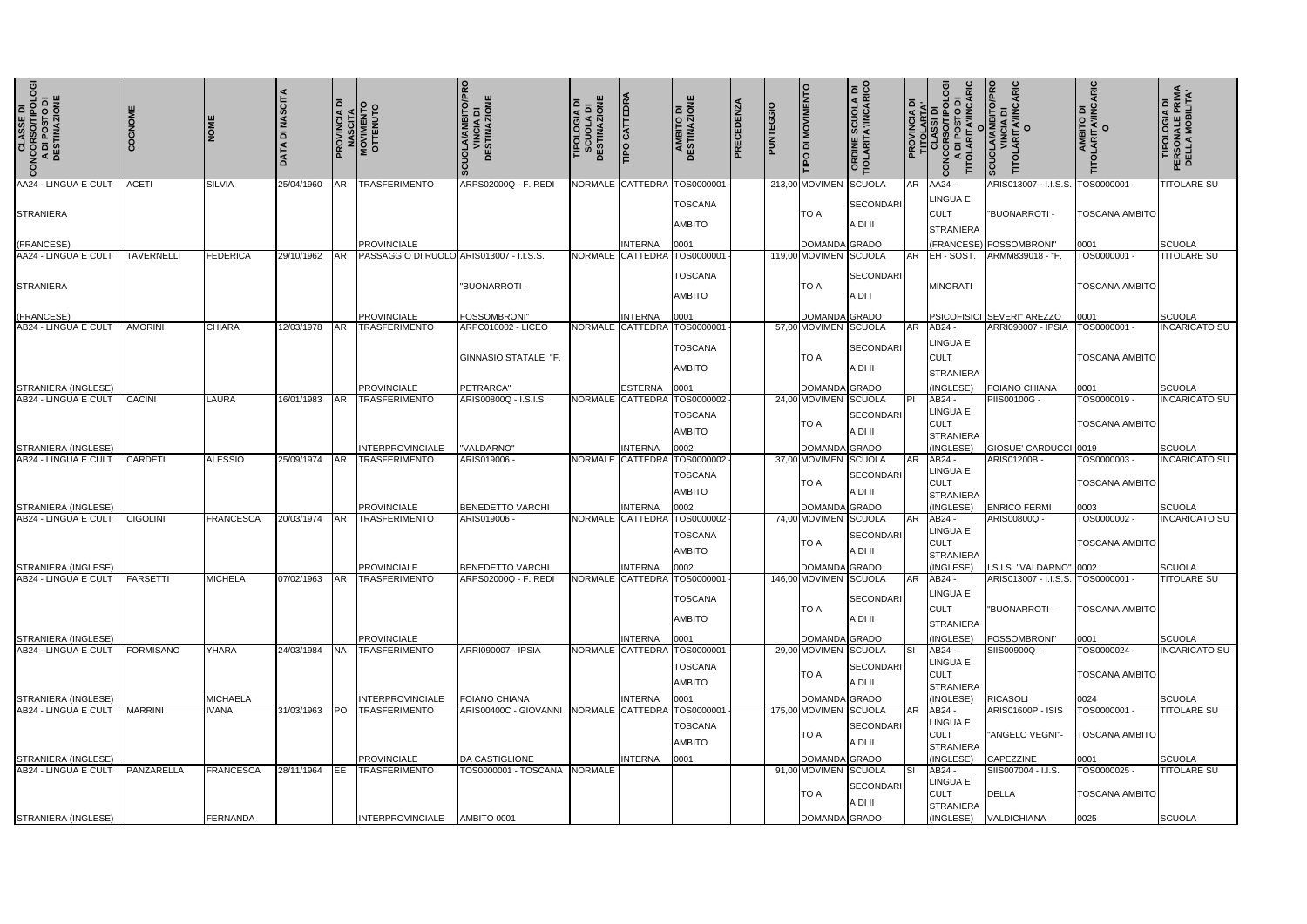| <b>CLASSE DI<br/>CONCORSO/TIPOLOGIA</b><br>A DI POSTO DI<br>DESTINAZIONE | COGNOME         | <b>NOME</b>        | <b>DATA DI NASCITA</b> | ᅙ         | <b>PROVINCIA DI<br/>NASCITA<br/>MOVIMENTO<br/>OTTENUTO</b> | SCUOLA/AMBITO/PRO<br>VINCIA DI<br>DESTINAZIONE<br>DESTINAZIONE | 쁮<br>TIPOLOGIA<br>SCUOLA<br>DESTINAZIO | <b>TIPO CATTEDRA</b>               | <b>AMBITO DI<br/>DESTINAZIONE</b>   | PRECEDENZA     | TIPO DI MOVIMENTO                   | <b>ORDINE SCUOLA DI<br/>TIOLARITA'/INCARICO</b> |        | <b>OGI</b><br>$\vec{a}$<br>۵<br>RSO/TIP<br>POSTO<br><b>TITOLARIT</b><br>ā<br>CONC | <b>CUOLA/AM</b><br>TITOL                 | O<br>TITOLARITA/INCARIC<br>AIBITO DI<br>AIBITO DI | <b>19010c</b><br>PERSONAL<br>DELLA MC |
|--------------------------------------------------------------------------|-----------------|--------------------|------------------------|-----------|------------------------------------------------------------|----------------------------------------------------------------|----------------------------------------|------------------------------------|-------------------------------------|----------------|-------------------------------------|-------------------------------------------------|--------|-----------------------------------------------------------------------------------|------------------------------------------|---------------------------------------------------|---------------------------------------|
| AB24 - LINGUA E CULT                                                     | PARIGI          | <b>LORENZA</b>     | 11/07/1974             | AR        | <b>TRASFERIMENTO</b>                                       | ARIS013007 - I.I.S.S.                                          |                                        | NORMALE CATTEDRA                   | TOS000000'                          |                | 69,00 MOVIMEN SCUOLA                |                                                 |        | AR AB24                                                                           | ARIS00800Q -                             | TOS0000002-                                       | <b>INCARICATO SU</b>                  |
|                                                                          |                 |                    |                        |           |                                                            | "BUONARROTI -                                                  |                                        |                                    | <b>TOSCANA</b>                      |                | <b>TO A</b>                         | <b>SECONDARI</b>                                |        | <b>LINGUA E</b><br><b>CULT</b>                                                    |                                          | <b>TOSCANA AMBITO</b>                             |                                       |
|                                                                          |                 |                    |                        |           |                                                            |                                                                |                                        |                                    | <b>AMBITO</b>                       |                |                                     | A DI II                                         |        | <b>STRANIERA</b>                                                                  |                                          |                                                   |                                       |
| STRANIERA (INGLESE)                                                      |                 |                    |                        |           | <b>PROVINCIALE</b>                                         | <b>FOSSOMBRONI'</b>                                            |                                        | <b>ESTERNA</b>                     | 0001                                |                | DOMANDA GRADO                       |                                                 |        | (INGLESE)                                                                         | I.S.I.S. "VALDARNO" 0002                 |                                                   | SCUOLA                                |
| AB24 - LINGUA E CULT                                                     | PAZZAGLI        | <b>FRANCESCA</b>   | 07/12/1977             | <b>AR</b> | <b>TRASFERIMENTO</b>                                       | TOS0000001 - TOSCANA NORMALE                                   |                                        |                                    |                                     |                | 110,00 MOVIMEN SCUOLA               |                                                 | AR HH- |                                                                                   | ARPM03000B -                             | TOS0000001 -                                      | <b>TITOLARE SU</b>                    |
|                                                                          |                 |                    |                        |           |                                                            |                                                                |                                        |                                    |                                     |                | <b>TO A</b>                         | <b>SECONDARI</b>                                |        |                                                                                   | <b>LICEO STATALE</b>                     | <b>TOSCANA AMBITO</b>                             |                                       |
|                                                                          |                 |                    |                        |           |                                                            |                                                                |                                        |                                    |                                     |                |                                     | A DI II                                         |        |                                                                                   | VITTORIA                                 |                                                   |                                       |
| <b>STRANIERA (INGLESE)</b>                                               |                 |                    |                        |           | <b>PROVINCIALE</b>                                         | AMBITO 0001                                                    |                                        |                                    |                                     |                | DOMANDA GRADO                       |                                                 |        | SOSTEGNO COLONNA                                                                  |                                          | 0001                                              | SCUOLA                                |
| AB24 - LINGUA E CULT                                                     | SALVADORI       | <b>SARA</b>        | 16/02/1977             | AR        | TRASFERIMENTO                                              | <b>ARIS001001 - LUCA</b>                                       |                                        | NORMALE CATTEDRA                   | TOS000000                           | Rientro<br>nel | 69,00 MOVIMEN SCUOLA                |                                                 |        | AR AB24                                                                           | ARIS00700X -                             | TOS0000001 -                                      | <b>TITOLARE SU</b>                    |
|                                                                          |                 |                    |                        |           |                                                            |                                                                |                                        |                                    | TOSCANA                             | comur          |                                     | <b>SECONDARI</b>                                |        | <b>LINGUA E</b>                                                                   |                                          |                                                   |                                       |
|                                                                          |                 |                    |                        |           |                                                            |                                                                |                                        |                                    |                                     | e di           | <b>TO A</b>                         |                                                 |        | <b>CULT</b>                                                                       |                                          | <b>TOSCANA AMBITO</b>                             |                                       |
|                                                                          |                 |                    |                        |           |                                                            |                                                                |                                        |                                    | <b>AMBITO</b>                       | preced<br>ente |                                     | A DI II                                         |        |                                                                                   |                                          |                                                   |                                       |
|                                                                          |                 |                    |                        |           |                                                            |                                                                |                                        |                                    |                                     | titolarit      |                                     |                                                 |        | <b>STRANIERA</b>                                                                  |                                          |                                                   |                                       |
| STRANIERA (INGLESE)                                                      |                 |                    |                        |           | <b>PROVINCIALE</b>                                         | SIGNORELLI                                                     |                                        | <b>INTERNA</b>                     | 0001                                |                | DOMANDA GRADO                       |                                                 |        | INGLESE)                                                                          | <b>MARGARITONE</b>                       | 0001                                              | SCUOLA                                |
| AB24 - LINGUA E CULT                                                     | <b>VIGGIANO</b> | <b>ANNA FELICE</b> | 26/05/1970             | <b>PZ</b> |                                                            | PASSAGGIO DI RUOLO ARIS021006 - GALILEO                        |                                        | NORMALE CATTEDRA                   | TOS0000003                          |                | 99,50 MOVIMEN SCUOLA                |                                                 |        | AR AN-                                                                            | AREE83002X -                             | TOS0000003-                                       | <b>TITOLARE SU</b>                    |
|                                                                          |                 |                    |                        |           |                                                            |                                                                |                                        |                                    | TOSCANA                             |                | <b>TO A</b>                         |                                                 |        |                                                                                   | POPPI - PONTE A                          | <b>TOSCANA AMBITO</b>                             |                                       |
|                                                                          |                 |                    |                        |           |                                                            |                                                                |                                        |                                    | <b>AMBITO</b>                       |                |                                     |                                                 |        |                                                                                   |                                          |                                                   |                                       |
| STRANIERA (INGLESE)<br>AC24 - LINGUA E CULT                              | <b>MAGGINI</b>  | <b>SANDRA</b>      | 07/09/1979             | <b>AR</b> | <b>PROVINCIALE</b><br><b>TRASFERIMENTO</b>                 | <b>GALILEI</b><br>ARPS02000Q - F. REDI                         |                                        | <b>ESTERNA</b><br>NORMALE CATTEDRA | 0003<br>TOS0000001                  |                |                                     | DOMANDA PRIMARIA                                | Isı    | <b>COMUNE</b><br>AC24 -                                                           | <b>POPPI</b><br>SIIS00400L - IS          | 0003<br>TOS0000024 -                              | SCUOLA<br><b>INCARICATO SU</b>        |
|                                                                          |                 |                    |                        |           |                                                            |                                                                |                                        |                                    |                                     |                | 80,00 MOVIMEN SCUOLA                |                                                 |        | <b>LINGUA E</b>                                                                   |                                          |                                                   |                                       |
| <b>STRANIERA</b>                                                         |                 |                    |                        |           |                                                            |                                                                |                                        |                                    | <b>TOSCANA</b>                      |                | <b>TO A</b>                         | <b>SECONDARI</b>                                |        | <b>CULT</b>                                                                       |                                          | <b>TOSCANA AMBITO</b>                             |                                       |
|                                                                          |                 |                    |                        |           |                                                            |                                                                |                                        |                                    | <b>AMBITO</b>                       |                |                                     | A DI II                                         |        | <b>STRANIERA</b><br>(SPAGNOLO                                                     |                                          |                                                   |                                       |
| (SPAGNOLO)                                                               |                 |                    |                        |           | <b>INTERPROVINCIALE</b>                                    |                                                                |                                        | <b>INTERNA</b>                     | 0001                                |                | DOMANDA GRADO                       |                                                 |        |                                                                                   | "CASELLI"                                | 0024                                              | SCUOLA                                |
| AD24 - LINGUA E CULT                                                     | <b>BEGHER</b>   | <b>SARA</b>        | 27/10/1983             | IBZ.      | <b>TRASFERIMENTO</b>                                       | ARIS00200R - LICEO                                             |                                        | NORMALE CATTEDRA                   | TOS0000003                          |                | 37,00 MOVIMEN SCUOLA                |                                                 |        | GR AD24 -                                                                         | GRIS001009 -                             | TOS0000009 -                                      | <b>INCARICATO SU</b>                  |
|                                                                          |                 |                    |                        |           |                                                            |                                                                |                                        |                                    | <b>TOSCANA</b>                      |                |                                     | SECONDARI                                       |        | LINGUA E                                                                          | <b>ISTITUTO</b>                          |                                                   |                                       |
|                                                                          |                 |                    |                        |           |                                                            |                                                                |                                        |                                    | <b>AMBITO</b>                       |                | <b>TO A</b>                         | A DI II                                         |        | <b>CULT</b>                                                                       | <b>ISTRUZIONE</b><br>STRANIERA SUPERIORE | <b>TOSCANA AMBITO</b>                             |                                       |
| STRANIERA (TEDESCO)                                                      |                 |                    |                        |           | <b>INTERPROVINCIALE</b>                                    | "CITTA' DI PIERO"                                              |                                        | <b>INTERNA</b>                     | 0003                                |                | DOMANDA GRADO                       |                                                 |        | (TEDESCO) FOLLONICA                                                               |                                          | 0009                                              | SCUOLA                                |
| AD24 - LINGUA E CULT                                                     | FATTORINI       | <b>VANIA</b>       | 12/08/1975             | <b>AR</b> | <b>TRASFERIMENTO</b>                                       | ARPS02000Q - F. REDI                                           |                                        |                                    | NORMALE CATTEDRA TOS0000001         |                | 66,00 TRASFERI SCUOLA               |                                                 |        | AR AD24 -                                                                         | ARPM03000B -                             | TOS0000001 -                                      | <b>INCARICATO SU</b>                  |
|                                                                          |                 |                    |                        |           |                                                            |                                                                |                                        |                                    | <b>TOSCANA</b>                      |                |                                     | MENTO A SECONDARI                               |        | LINGUA E                                                                          | <b>LICEO STATALE</b>                     |                                                   |                                       |
|                                                                          |                 |                    |                        |           |                                                            |                                                                |                                        |                                    | <b>AMBITO</b>                       |                | <b>DOMANDA</b>                      | A DI II                                         |        | <b>CULT</b>                                                                       | <b>VITTORIA</b>                          | <b>TOSCANA AMBITO</b>                             |                                       |
|                                                                          |                 |                    |                        |           |                                                            |                                                                |                                        |                                    |                                     |                | CONDIZIO                            |                                                 |        | <b>STRANIERA</b>                                                                  |                                          |                                                   |                                       |
| STRANIERA (TEDESCO)<br><b>B003 - LABORATORI DI</b>                       | BRAZZETTI       | <b>ANTONIO</b>     | 18/09/1965             | <b>AR</b> | <b>PROVINCIALE</b><br><b>TRASFERIMENTO</b>                 | ARIS00700X -                                                   |                                        | <b>INTERNA</b>                     | 0001<br>NORMALE CATTEDRA TOS0000001 |                | <b>NATA</b><br>66,00 MOVIMEN SCUOLA | <b>GRADO</b>                                    | IFL.   | (TEDESCO)<br><b>B003 -</b>                                                        | <b>COLONNA</b><br>FIIS00600X - IS        | 0001<br>TOS0000004 -                              | SCUOLA<br><b>INCARICATO SU</b>        |
|                                                                          |                 |                    |                        |           |                                                            |                                                                |                                        |                                    | TOSCANA                             |                |                                     | SECONDARI                                       |        |                                                                                   |                                          |                                                   |                                       |
|                                                                          |                 |                    |                        |           |                                                            |                                                                |                                        |                                    | <b>AMBITO</b>                       |                | <b>TO A</b>                         | A DI II                                         |        |                                                                                   | LABORATOR BENVENUTO                      | <b>TOSCANA AMBITO</b>                             |                                       |
| <b>FISICA</b>                                                            |                 |                    |                        |           | <b>INTERPROVINCIALE</b>                                    | <b>MARGARITONE</b>                                             |                                        | <b>INTERNA</b>                     | 0001                                |                | DOMANDA GRADO                       |                                                 |        | <b>I DI FISICA</b>                                                                | <b>CELLINI</b>                           | 0004                                              | SCUOLA                                |
| B011 - LAB SCIENZE E                                                     | <b>BRUNI</b>    | PASQUALE           | 06/03/1966             |           | AR TRASFERIMENTO                                           | ARIS01600P - ISIS                                              |                                        | NORMALE CATTEDRA                   | TOS0000001                          |                | 126,00 MOVIMEN SCUOLA               |                                                 |        | AR B011 - LAB                                                                     | TOS0000001 -                             |                                                   | <b>TITOLARE SU</b>                    |
|                                                                          |                 |                    |                        |           |                                                            |                                                                |                                        |                                    | TOSCANA                             |                |                                     | <b>SECONDARI</b>                                |        | <b>SCIENZE E</b>                                                                  |                                          |                                                   |                                       |
|                                                                          |                 |                    |                        |           |                                                            | "ANGELO VEGNI"-                                                |                                        |                                    | <b>AMBITO</b>                       |                | TO A                                | A DI II                                         |        | <b>TECNOL</b>                                                                     | TOSCANA AMBITO                           |                                                   |                                       |
| <b>TECNOL AGRARIE</b>                                                    |                 |                    |                        |           | <b>PROVINCIALE</b>                                         | CAPEZZINE                                                      |                                        | <b>INTERNA</b>                     | 0001                                |                | DOMANDA GRADO                       |                                                 |        | AGRARIE                                                                           | 0001                                     |                                                   | AMBITO                                |